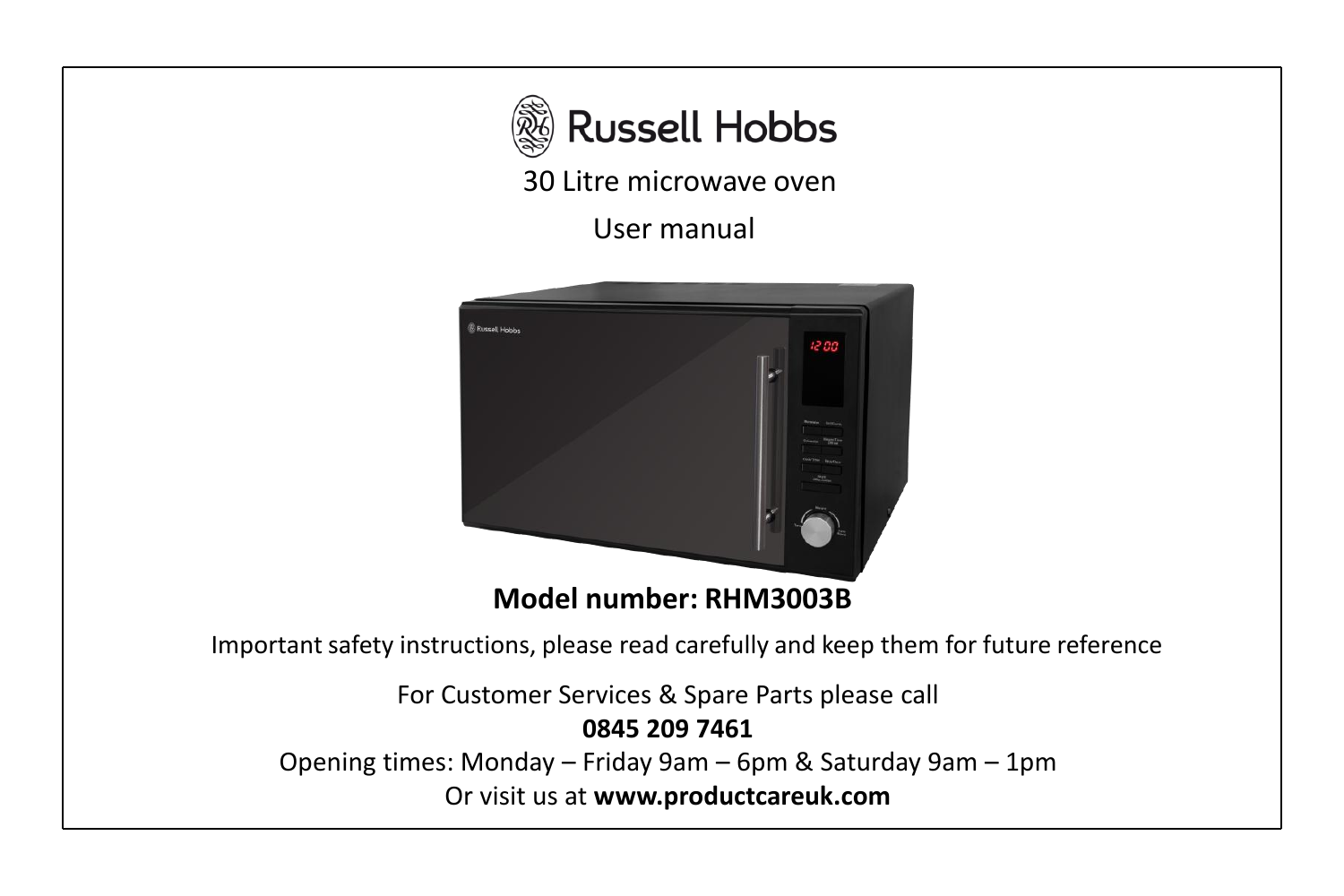## **Contents**

Page

| 2  |
|----|
| 3  |
| 4  |
| 10 |
| 11 |
| 12 |
| 13 |
| 14 |
| 16 |
| 26 |
| 28 |
| 29 |
| 32 |
| 33 |
| 34 |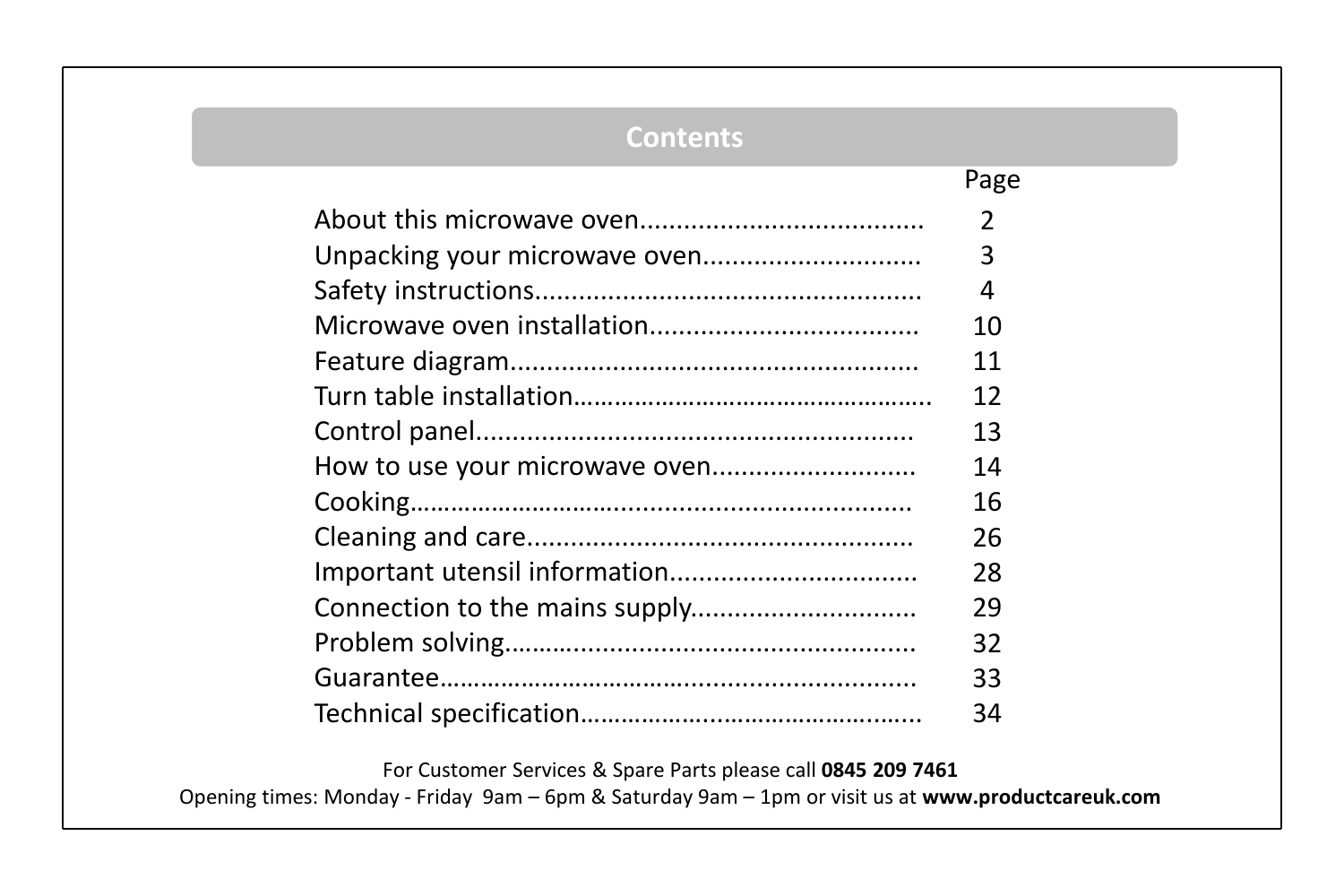## **About this microwave oven**

Microwaves are high-frequency electromagnetic waves similar to radio waves. While radio waves may vary in length from one metre to many kilometres, microwaves are very short (less than 12.5 centimetres). Microwaves do not make any heat themselves but only cause water molecules in food to vibrate. This vibration produces heat that cooks the food. This is why your food will come out of the microwave piping hot, when your utensils inside the oven stay much cooler. The microwaves do not stay in the air or in the food when you open the microwave oven door.

The microwave oven will work using an ordinary household electrical socket. Inside the microwave oven is the magnetron, which turns the electrical energy into microwaves. Microwaves cannot go through metal, so the inside of the oven is lined with metal. The door is lined with a fine metal mesh which stops microwaves getting through. This means that when the microwave oven door is shut, there is no possibility that microwaves can be released. This is why the microwave oven has been made so that it will not work when the door is open.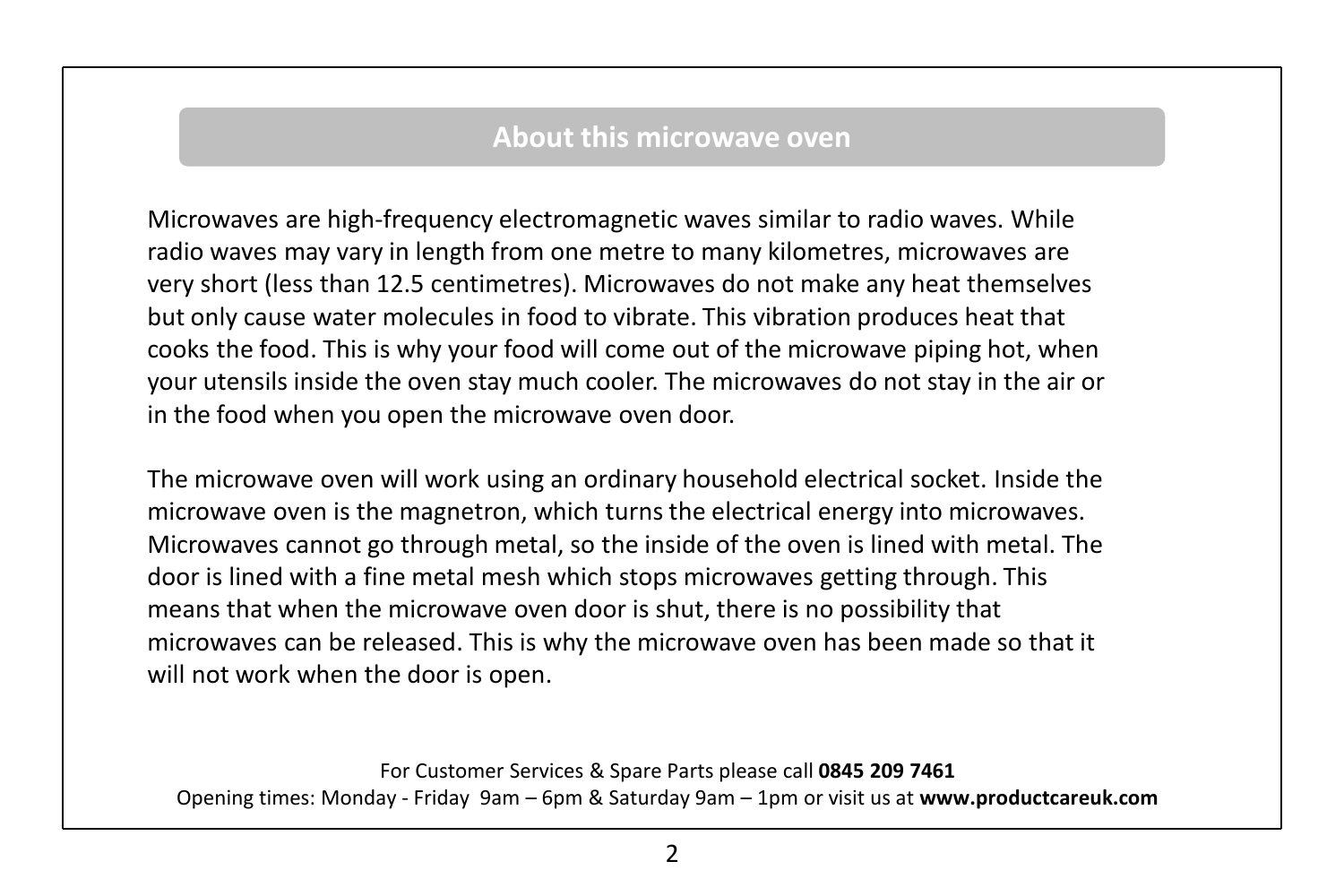## **Unpacking your microwave oven**

Before you use your microwave oven

1. Remove all the packaging. **Do not** remove the small piece of card from the right hand side of the cavity wall. This is called a wave-guide cover and allows the microwaves to pass through to cook the food. **Please ensure you keep this cover clean at all time.**

- 2. Check the oven after unpacking for any visual damage such as:
- A misaligned door
- Any damage to the door
- Dents or holes in the door window and screen
- Dents in the inside
- If you can see any damage **do not use the oven**

This microwave oven weighs approximately **20kg** so you must put it on a horizontal surface that is strong enough to support this weight.

The oven must be placed away from high temperatures and steam. Do not put anything on the top of the microwave oven.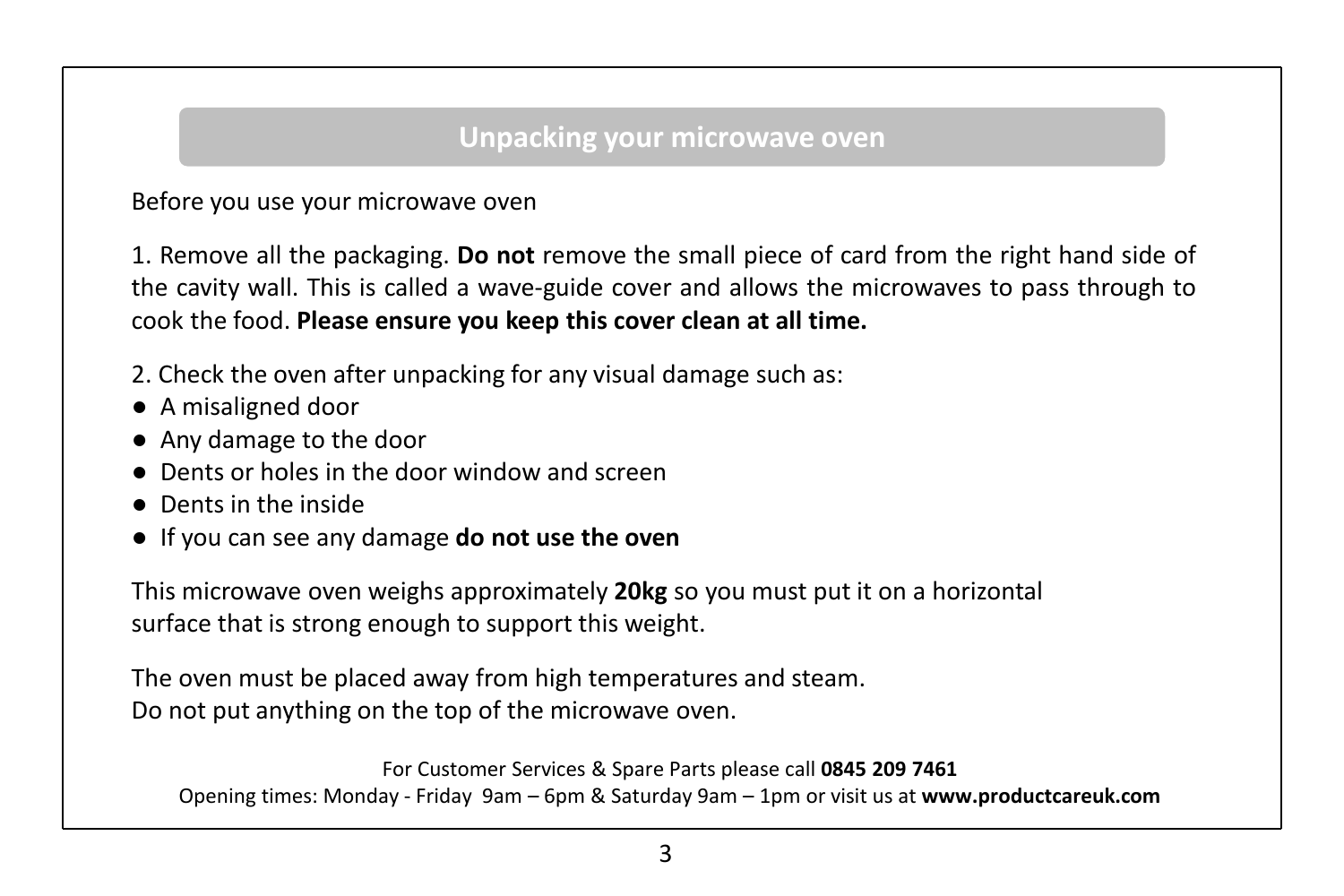To reduce the risk of fire, electric shock, other injuries and exposure to excessive microwave oven energy, follow these basic precautions:

 $\geq$  Do not use the oven for any reason other than preparing food, such as for drying clothes, paper or any other non-food items, or for sterilising purposes.

 $\geq 0$  not use the oven when it is empty. This could damage the oven.

 $\geq 0$  Do not store anything in the oven, such as papers, cookbooks and so on.

 $\geq$  Do not cook any food surrounded by a membrane, such as egg yolks, potatoes, chicken livers, ready meals and so on without piercing them several times.

 $\triangleright$  Ensure you do not use any corrosive chemicals or vapours in the appliance. It is not designed for industrial or laboratory use.

 $\triangleright$  Never put any objects into the openings on the outer case.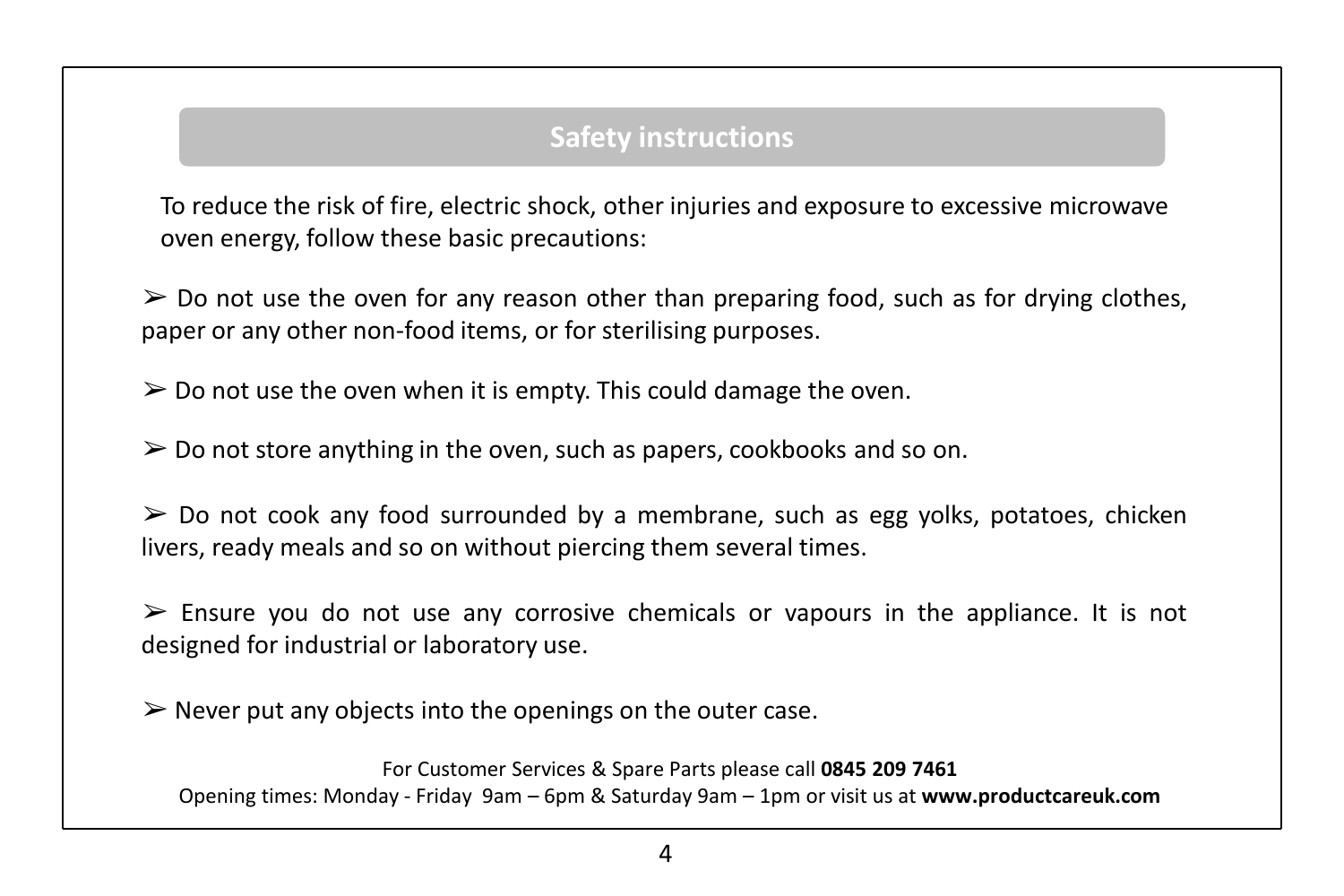To reduce the risk of fire, electric shock, other injuries and exposure to excessive microwave oven energy, follow these basic precautions:

 $\geq 0$  Do not use this oven near water, in a wet basement, or near a swimming pool

 $\triangleright$  Failure to keep the oven clean could lead to deterioration of the surface. This could badly affect the life of the appliance, and potentially be harmful.

 $\triangleright$  Never remove parts from the oven such as the feet, screws and so on.

- $\triangleright$  Only use microwave safe utensils, in line with these instructions, whilst cooking.
- $\geq 0$  not try to deep-fry foods in this oven.
- $\geq$  Only use the accessories supplied by the manufacturer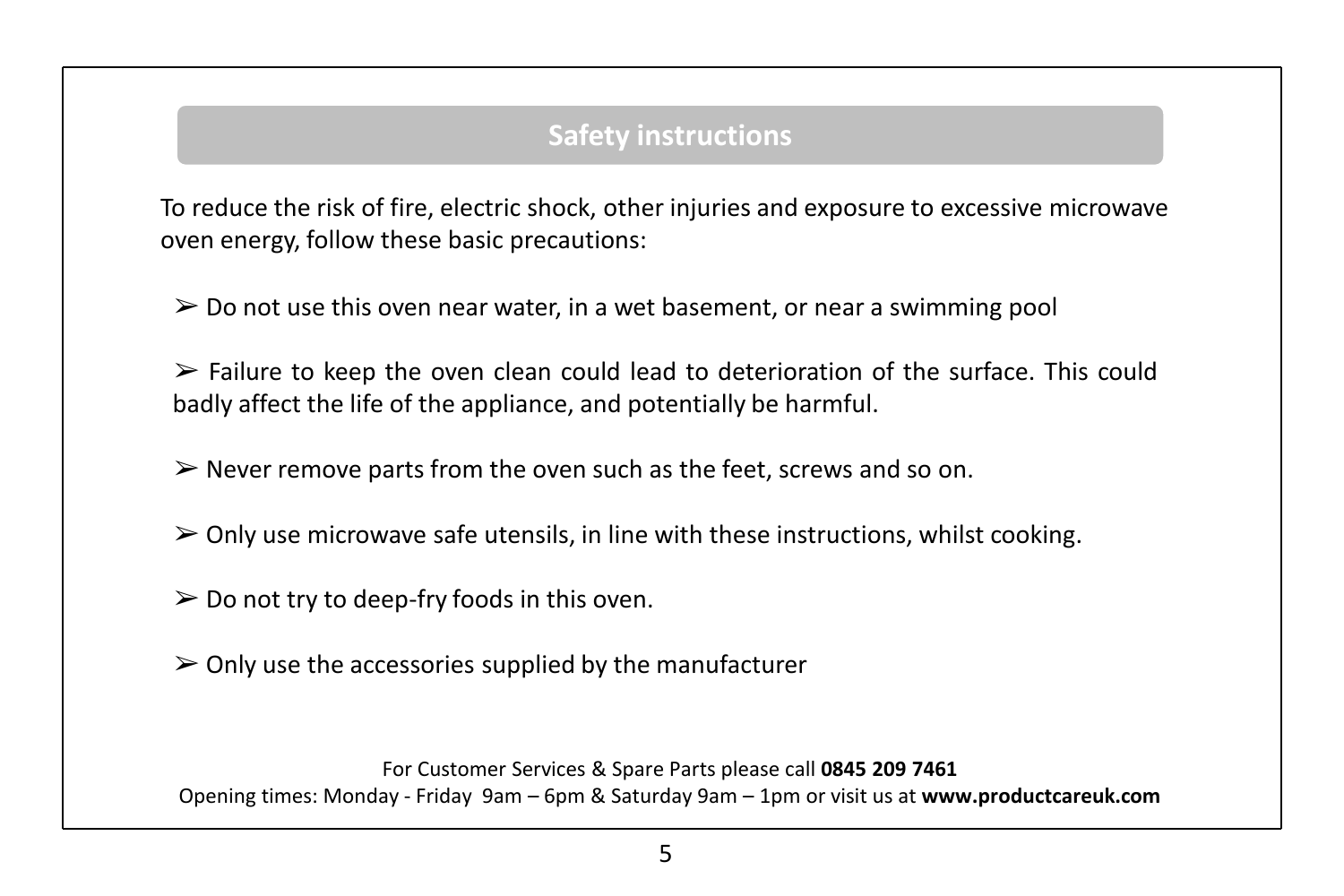$\triangleright$  Heat from the contents of a container may be transmitted to the container itself, so please be careful when removing it from the oven. Please remember that the food or liquid inside will be releasing some steam or will be spitting. Never cover any container fully, always leave a gap for steam to escape.

 $\triangleright$  Cooking utensils may become hot because of heat transferred from the heated food. This is especially true if plastic wrap has been covering the top and handles of the utensil. You may need oven gloves to handle the utensil.

 $\triangleright$  The contents of feeding bottles and baby food jars shall be stirred or shaken and the temperature should be checked before consumption, in order to avoid burns.

 $\triangleright$  Always test the temperature of cooked food, never eat or drink food or liquid straight from the oven, it may be extremely hot. Allow it to stand for a few minutes and stir to distribute the heat evenly.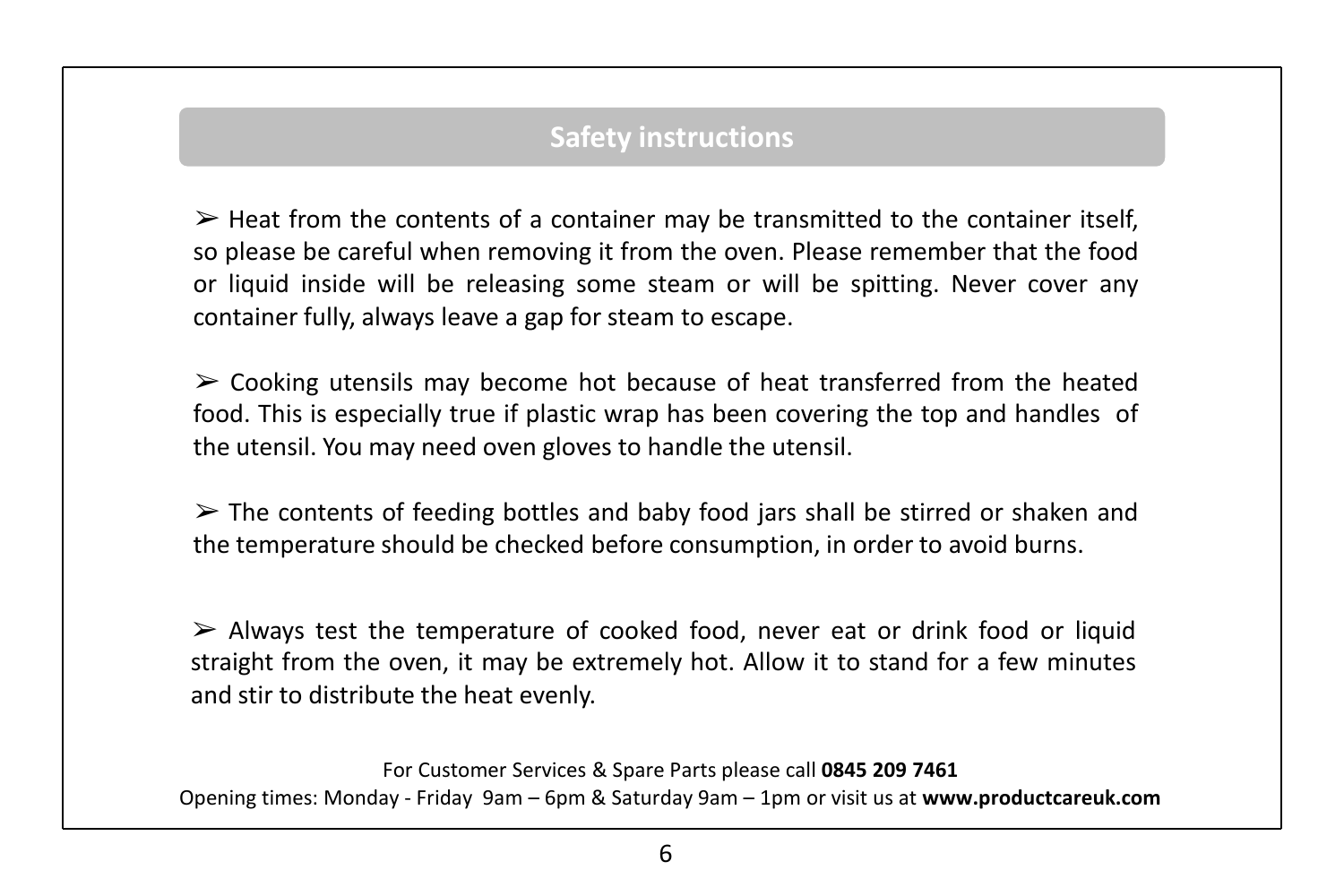$\triangleright$  Food containing a mixture of fat and water (e.g. stock) should stand for 30 to 60 seconds in the oven after it has been turned off. This is to allow the mixture to settle and to prevent it from bubbling when a spoon is placed in it, or a stock cube is added.

 $\triangleright$  When heating or cooking food or liquid, remember that there are certain foods (such as Christmas puddings, jam and mincemeat) which heat up very quickly.

 $\triangleright$  When heating or cooking foods that contain a lot of fat or sugar, do not use plastic containers.

 $\triangleright$  Always have the glass tray and turntable support in place when using the oven.

 $\triangleright$  Do not cook food directly on the glass tray. Put food on a suitable plate or in a bowl before putting it in the oven.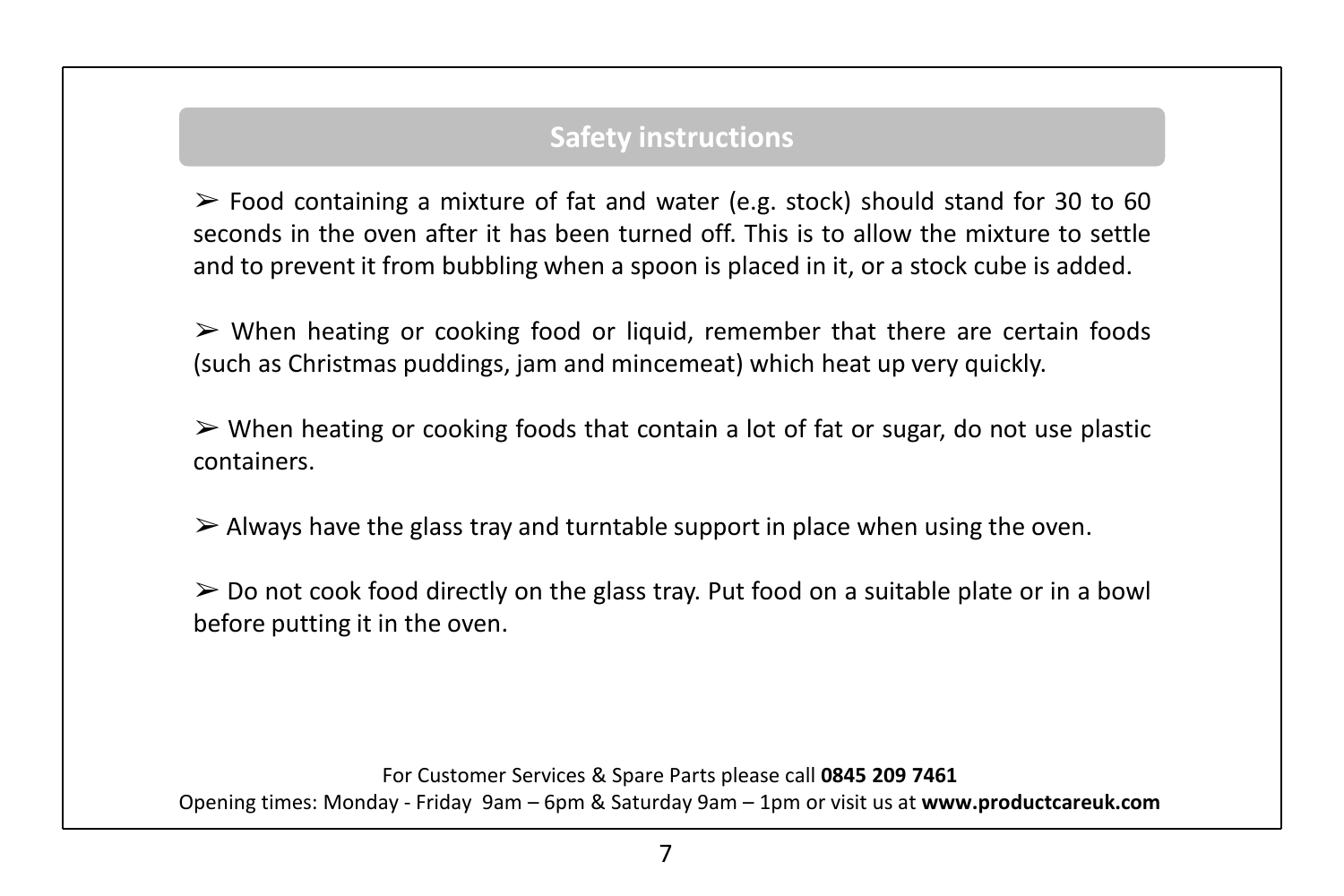To reduce the risk of fire in the oven cavity:

➢ Do not overcook food.

 $\geq$  Do not leave the microwave oven unattended while you are using it and if using paper or plastic containers check regularly to ensure they do not ignite.

 $\triangleright$  Remove wire twist-ties from bags before putting the bag in the oven.

 $\triangleright$  If materials inside the oven smoke or catch fire, keep the oven door closed to stifle the flames, turn the oven off at the wall switch, or shut the power off at the fuse or circuit-breaker panel.

 $\triangleright$ If the supply cord is damaged, it must be replaced by the manufacturer, a qualified service engineer, or a similarly qualified person, in order to avoid a hazard.

**Warning:** Children should not use this microwave oven.

**Warning:** This appliance is not intended for use by any person (including children) with reduced physical, sensory or mental capabilities, or lack of experience and knowledge, unless they have been given supervision or instruction concerning use of the appliance by a person responsible for their safety. Children should be supervised to make sure that they do not play with the appliance.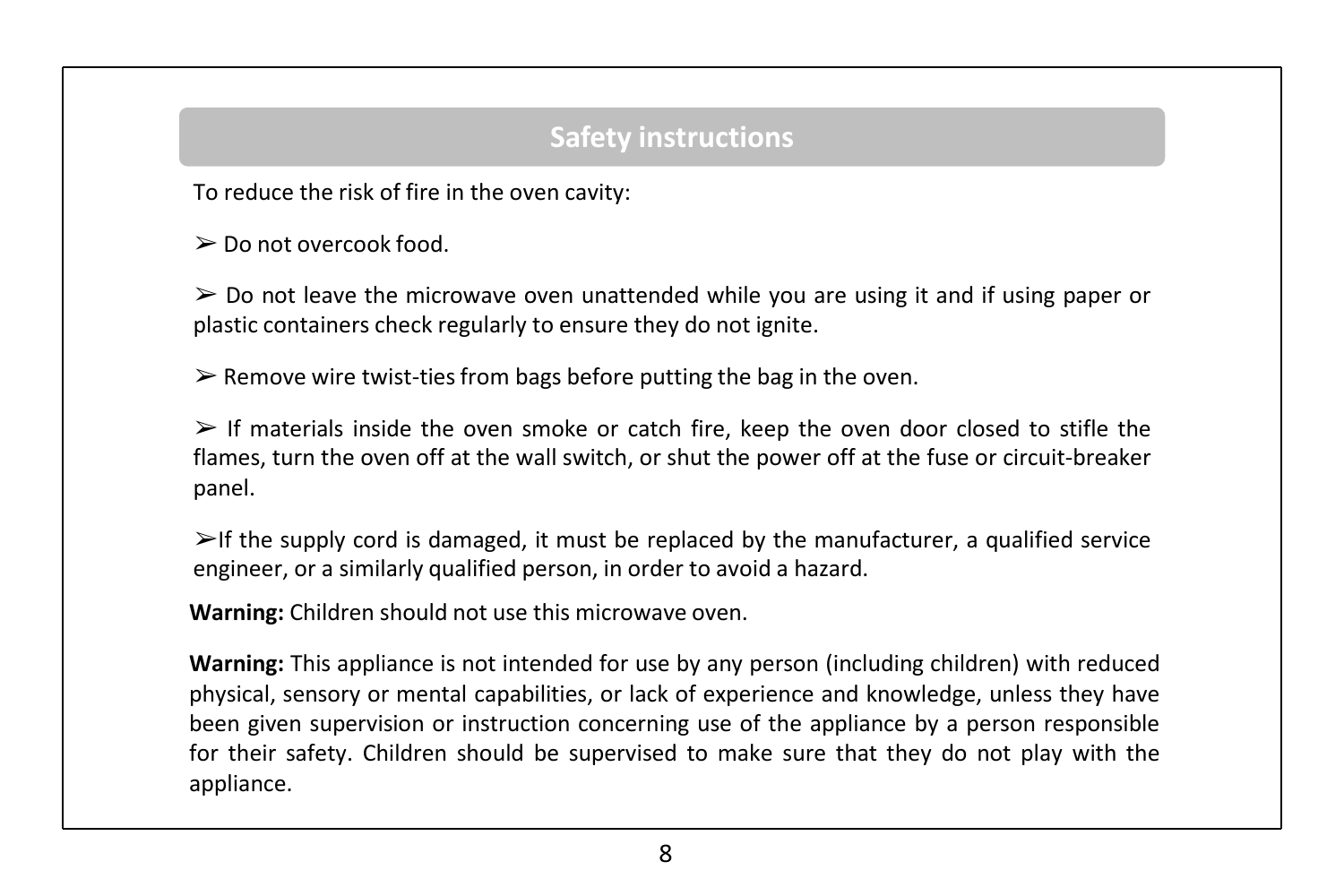**Warning:** It is dangerous for anyone, other than a qualified person to carry out any service or repair which involves the removal of the cover. This cover gives protection against exposure to microwave energy.

**Warning:** If the door or door seals are damaged, the oven must not be operated until it has been repaired by an engineer. The door seals are located around the window on the inside of the door. These seals are not airtight, although no microwaves can be released, it is normal for small amounts of air or steam to escape when the oven is in use.

**Warning:** Liquids and other foods must not be heated in sealed containers as they are liable to explode.

**Warning:** Do not use the microwave when it is empty.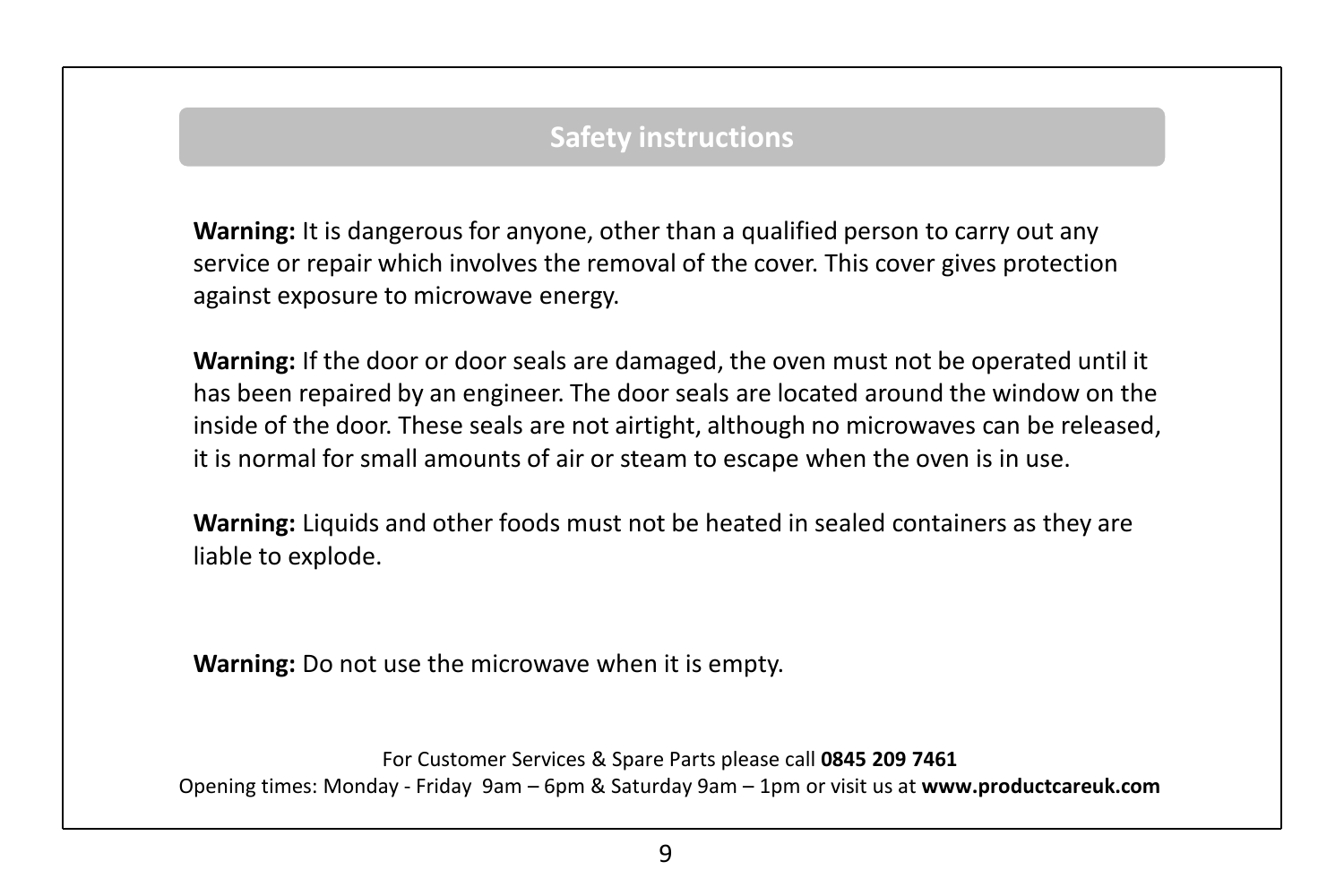## **Microwave oven installation**

 $\triangleright$  Place on a level surface that provides enough space for the outlet vents.

 $\geq$  A minimum clearance of 7.5cm is required between the oven and any adjacent walls. One side must be open. Leave a minimum clearance of 30cm above the oven.

 $\triangleright$  Place the oven as far away from radios and TV's as possible. Using the oven may cause interference with the reception.

 $\triangleright$  Plug the oven into a suitable 13 amp mains socket, make sure the voltage is the same as on the rating label (do not use extension cables or mains socket adaptors).

**Warning:** Do not install the oven over a cooker or any other heat producing 30cm appliance. 7.5cm Oper This will damage the oven.  $_{7.5cm}$ Do not cover ventilation on top of microwave. outer casing can get extremely ho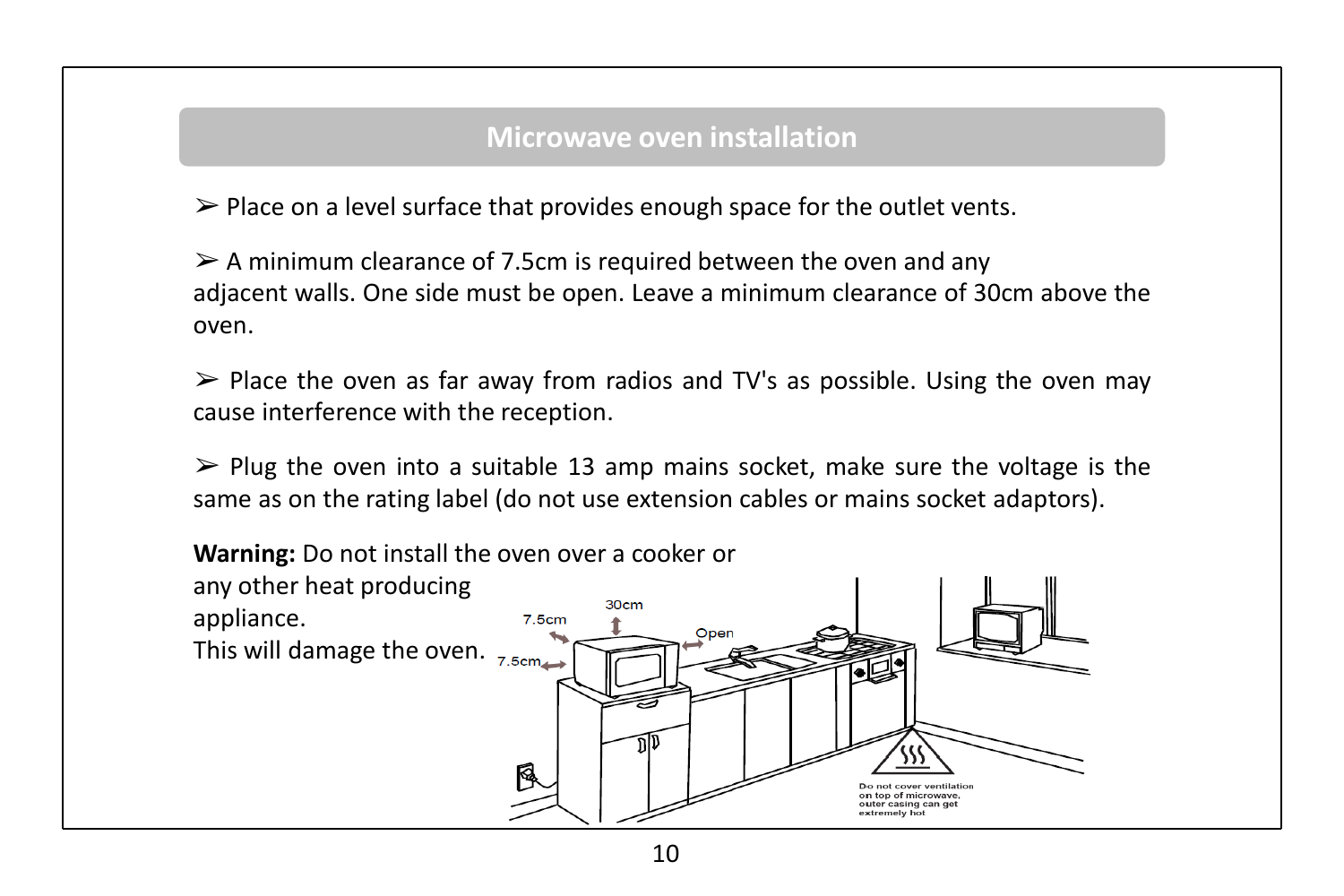

1. Door Safety Lock System

- 2. Oven Window
- 3. Turntable Ring
- 4. Control Panel
- 5. Door Guard
- 6. Glass Turntable *To be used for microwave, combination, grilling or convection cooking.*
- 7. Plastic turntable drive
- 8. Grill rack *To be used in the combination cooking & Grilling. Rack can be used either way up to alter the distance to the grilling element.*

**Warning - do not use the oven when empty or for warming plates. Always keep the oven cavity, door assembly and waveguide cover clean**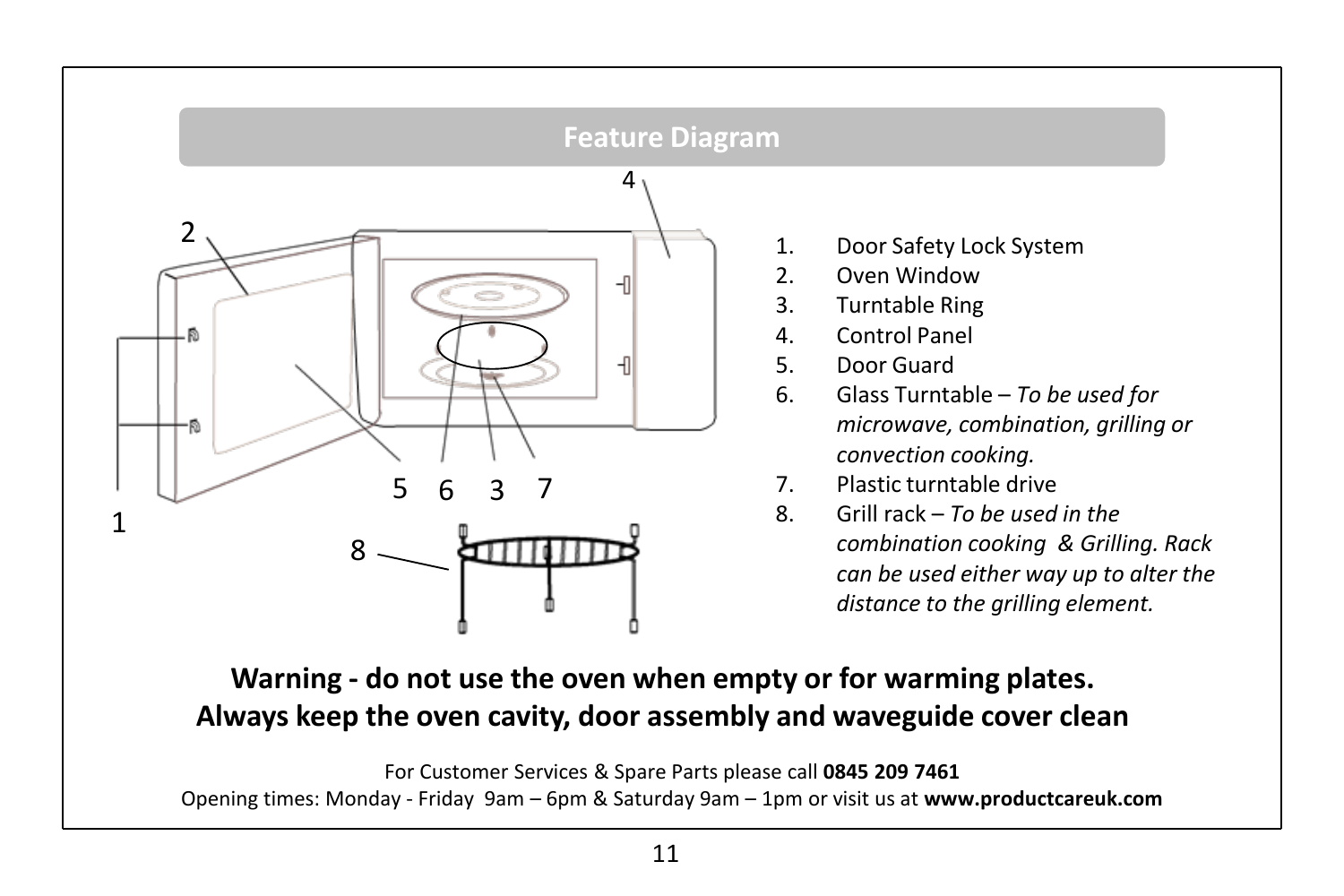## **Turn table installation**



 $\triangleright$  Before first use, check that any securing tape has been removed from the glass tray and turntable ring assembly. These parts must never be restricted from rotating.

 $\triangleright$  Never place the glass tray upside down.

 $\triangleright$  Both the glass tray and turntable ring assembly must always be used during cooking.

 $\triangleright$  Do not place the food directly onto the glass tray, always place on, or in, a suitable microwaveable cookware.

 $\triangleright$  If the glass tray or turntable ring assembly has been damaged in anyway, please use the contact details at the bottom of this page.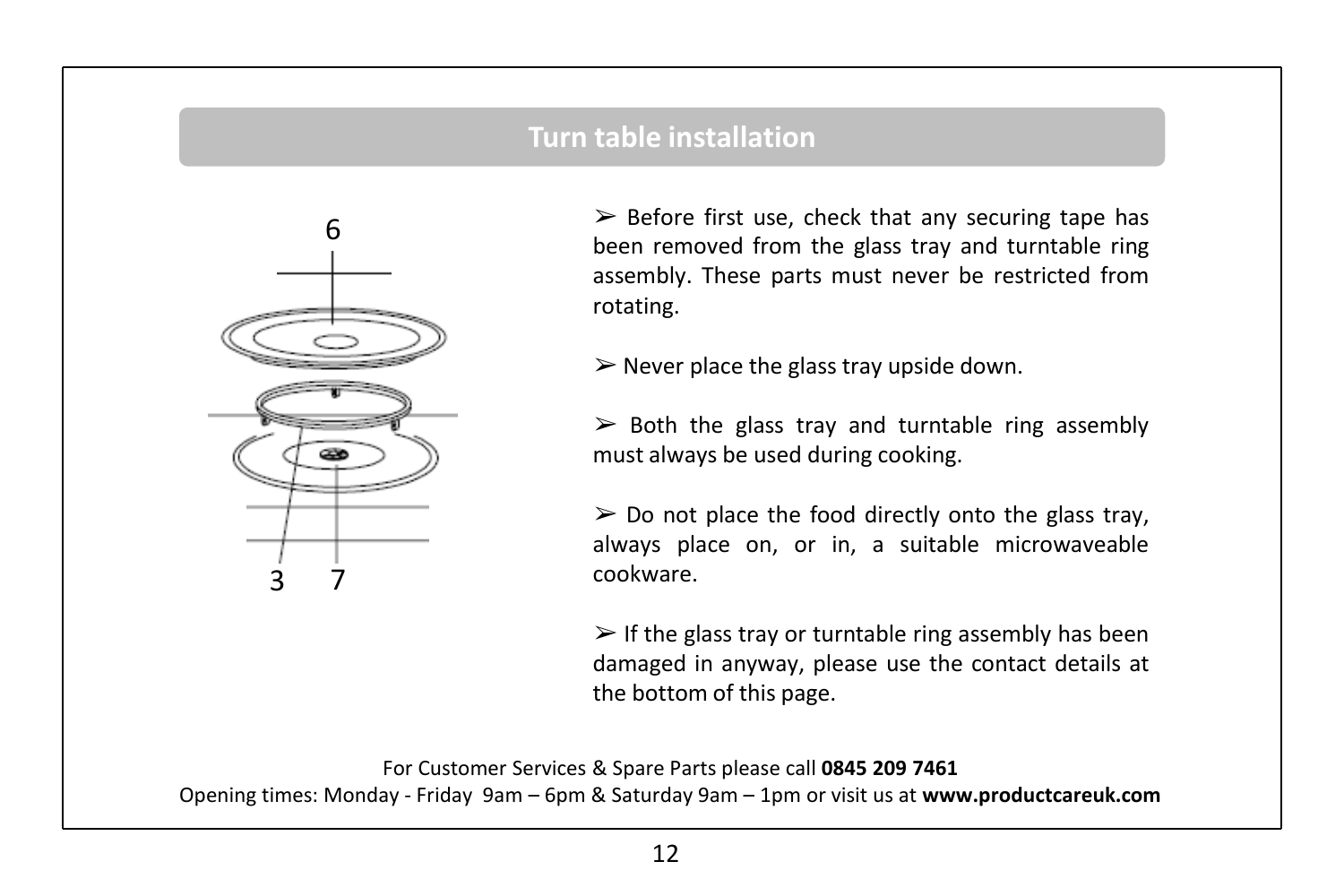## **Control Panel**



**MENU ACTION SCREEN** Cooking time, power, action indicators, and clock time are displayed.

**CLOCK/KITCHEN TIMER** Press this button to set the clock.

**MICROWAVE** Press this button to use the microwave function.

**GRILL/COMBI** Press this button to use the grill and combination cooking. The grill element is located on the top of the cavity.

**CONVECTION** Press this button to use the convection function, an element at the back of the unit is used for convection cooking

**W.T./TIME/DEFROST** Press this button for the defrost function.

**AUTO MENU** Turn the dial to access the auto menu.

**TIMER/WEIGHT** This rotational dial is used for a number of functions.

**STOP/CLEAR** Press the Stop/Clear button to clear everything.

**START/+30 SEC/CONFIRM** Press this button to start the cooking process.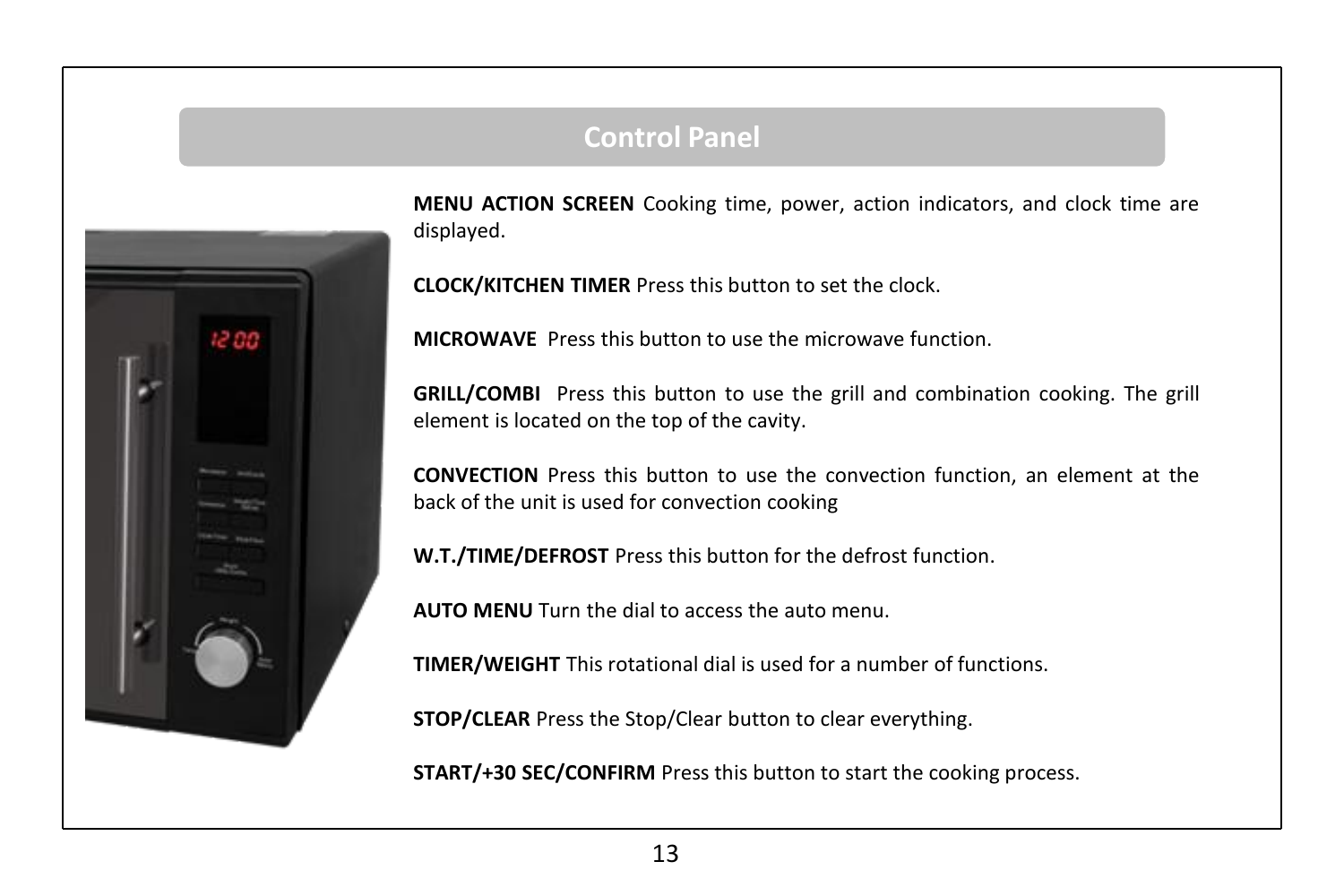## **How to use the microwave oven**

## **Clock Setting**

When the microwave oven is first turned on, the oven will display "0:00", the buzzer will ring once.

1) Press "CLOCK/KITCHEN TIMER" once. "00:00" is shown.

2) Turn the "TIMER/WEIGHT" dial to adjust the hour figures, the input time should be within 0 - 23(24-hour).

3) Press " CLOCK/KITCHEN TIMER" button again and the minute figures will flash.

4) Turn the "TIMER/WEIGHT" dial to adjust the minute figures, the input time should be within 0 - 59 (60-minutes).

5) Press " CLOCK/KITCHEN TIMER" to finish the clock setting procedure. The ":" will flash.

#### **Note:**

1) If the clock is not set, it will not function when powered.

2) During the process of clock setting, if you press " STOP/CLEAR ", the oven will go back to the previous status.

For Customer Services & Spare Parts please call **0845 209 7461** 

Opening times: Monday - Friday 9am – 6pm & Saturday 9am – 1pm or visit us at **www.productcareuk.com**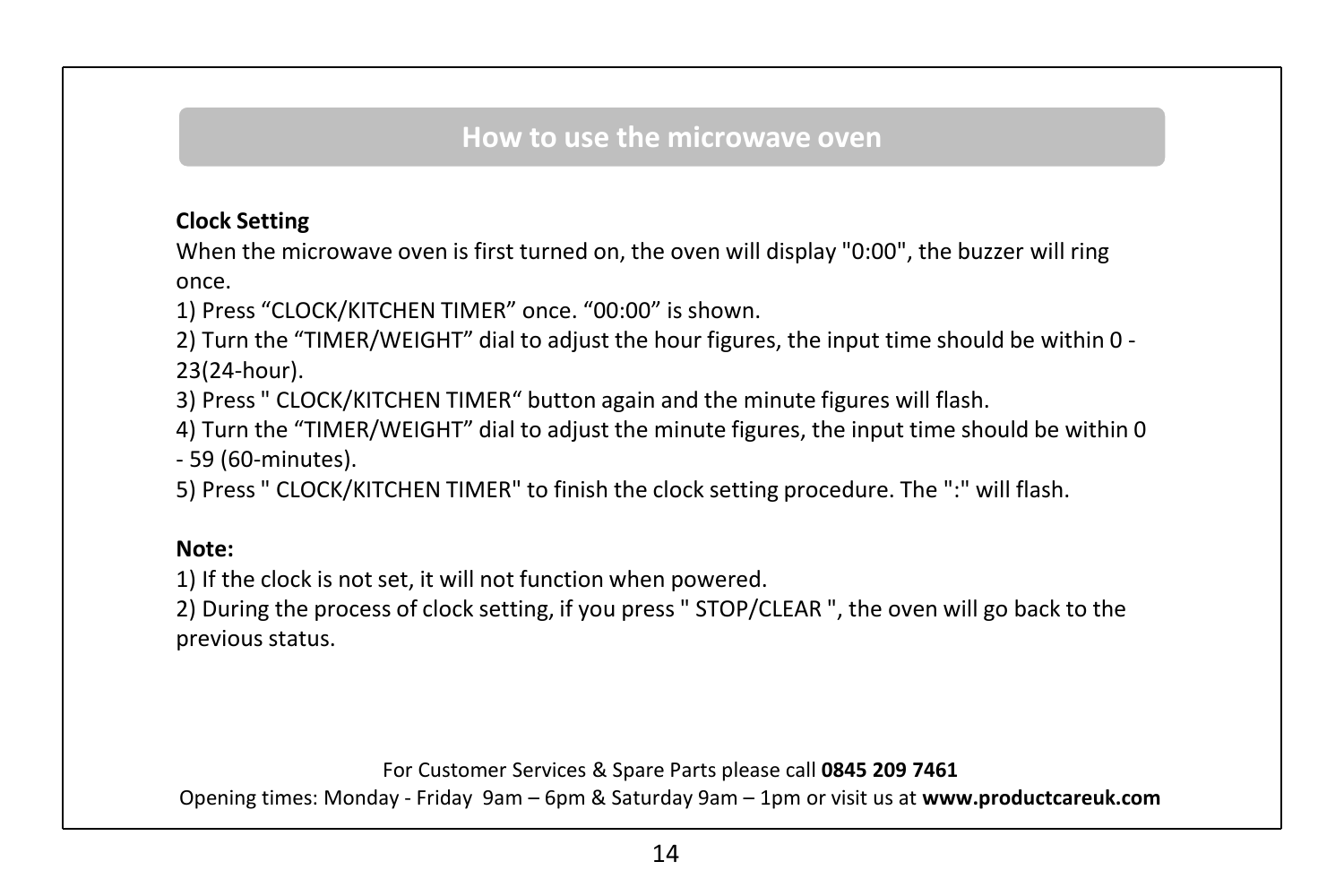## **How to use the microwave oven**

### **Kitchen Timer**

1) Press " CLOCK/KITCHEN TIMER " twice, LED will display 00:00.

2) Turn "TIMER/WEIGHT" dial to enter the desired time.(The maximum time is 95 minutes.)

3) Press " START/+30SEC./CONFIRM" to confirm setting.

4) When the kitchen time is reached, the buzzer will ring 5 times to indicate the time is complete.

Note: The kitchen Timer is for use alongside other kitchen appliances. It's an additional function to the cooking.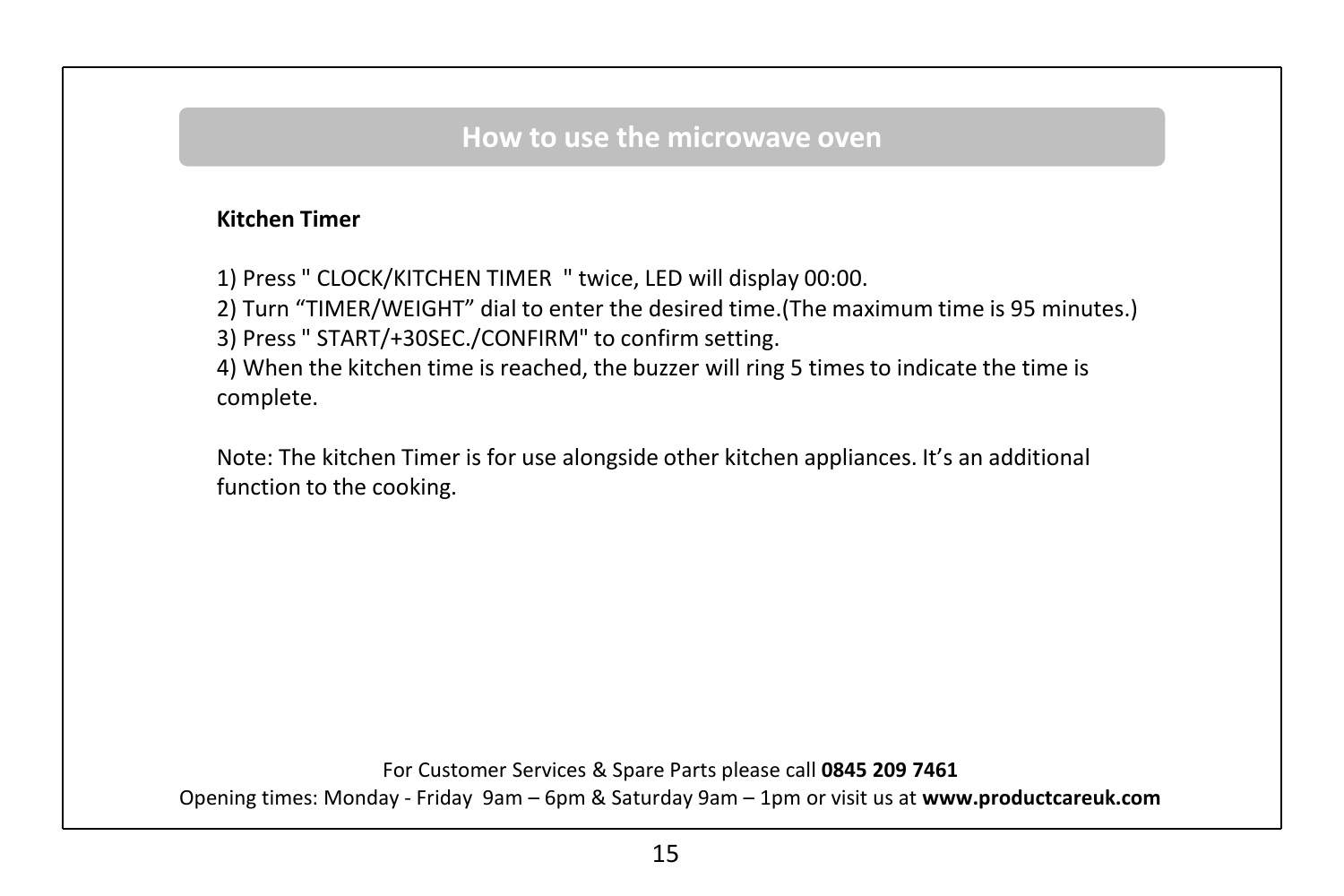### **Microwave Cooking**

1) Press the "MICROWAVE " button once, and "P100" will be displayed.

2) Turn the "TIMER/WEIGHT" to select the microwave power. "P100", "P80, "P50", "P30"and, "P10" will be displayed.

3) Press "START/+30 SEC./CONFIRM" to confirm.

4)Turn the "TIMER/WEIGHT" dial to adjust the cooking time.(The time setting should be between 0:05- 95:00.)

5) Press "START/+30 SEC./CONFIRM" to start cooking.

| Press power button | Cooking power |
|--------------------|---------------|
| P <sub>100</sub>   | 100%          |
| P80                | 80%           |
| P <sub>50</sub>    | 50%           |
| P <sub>30</sub>    | 30%           |
| P10                | 10%           |

To stop the cooking process at anytime press the "STOP/CLEAR" button.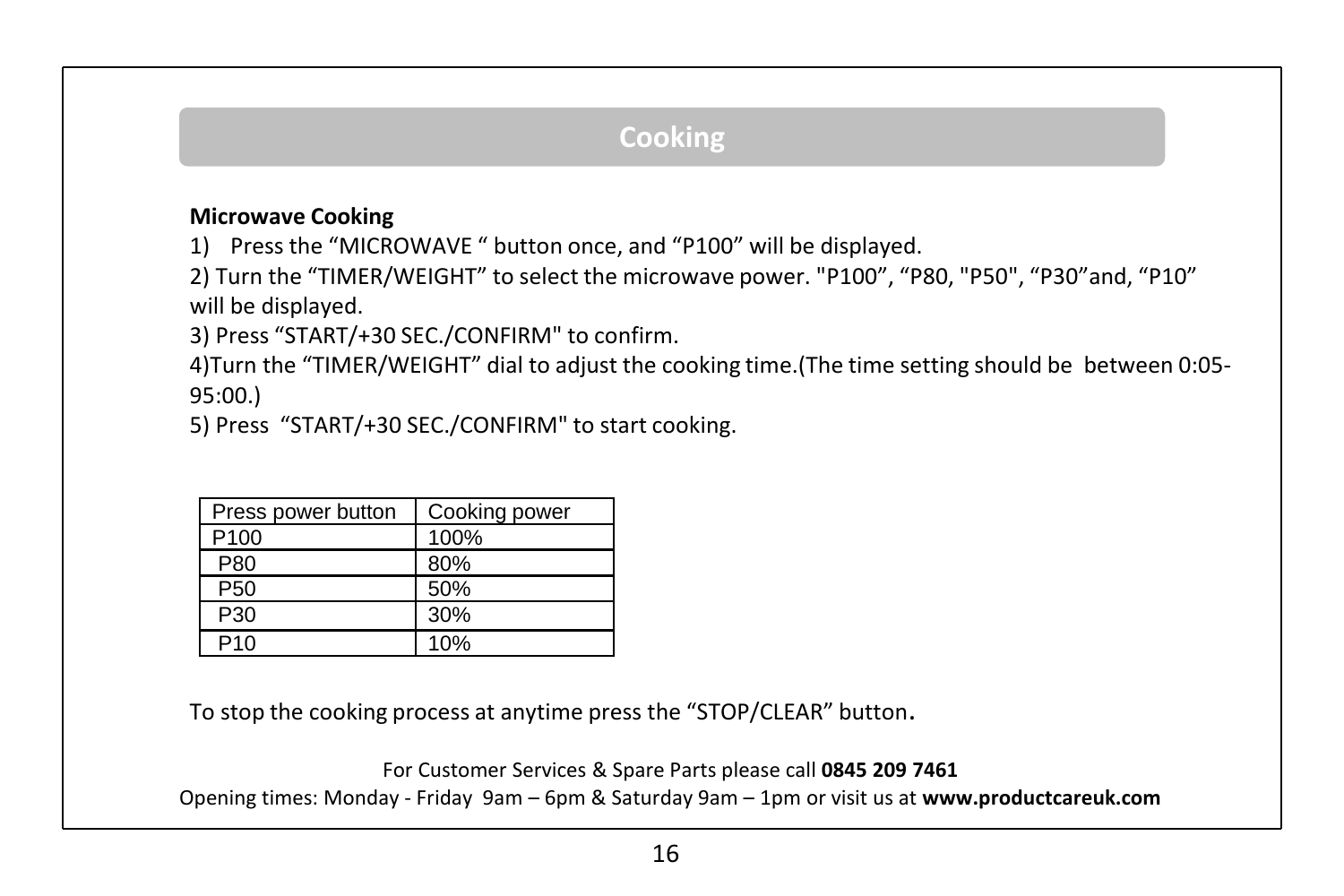#### **Grill Cooking**

1) Press the "GRILL/CONV./COMBI." button once, and "G-1" will be shown.

2) Press "START/+30 SEC./CONFIRM" button to confirm.

3) Turn "TIMER/WEIGHT" to adjust the cooking time. (The time setting should be 0:05- 95:00.)

4) Press "START/+30 SEC./CONFIRM" button to start the cooking process.

**Note**: Half way through the grill time, the unit will pause and sound twice to tell you to turn the food over. In order to achieve more even grilling , you should turn the food over, close the door, and then press "START/+30 SEC./CONFIRM" to continue cooking. If the food is not turned , the oven will wait one minute and the grilling will resume automatically.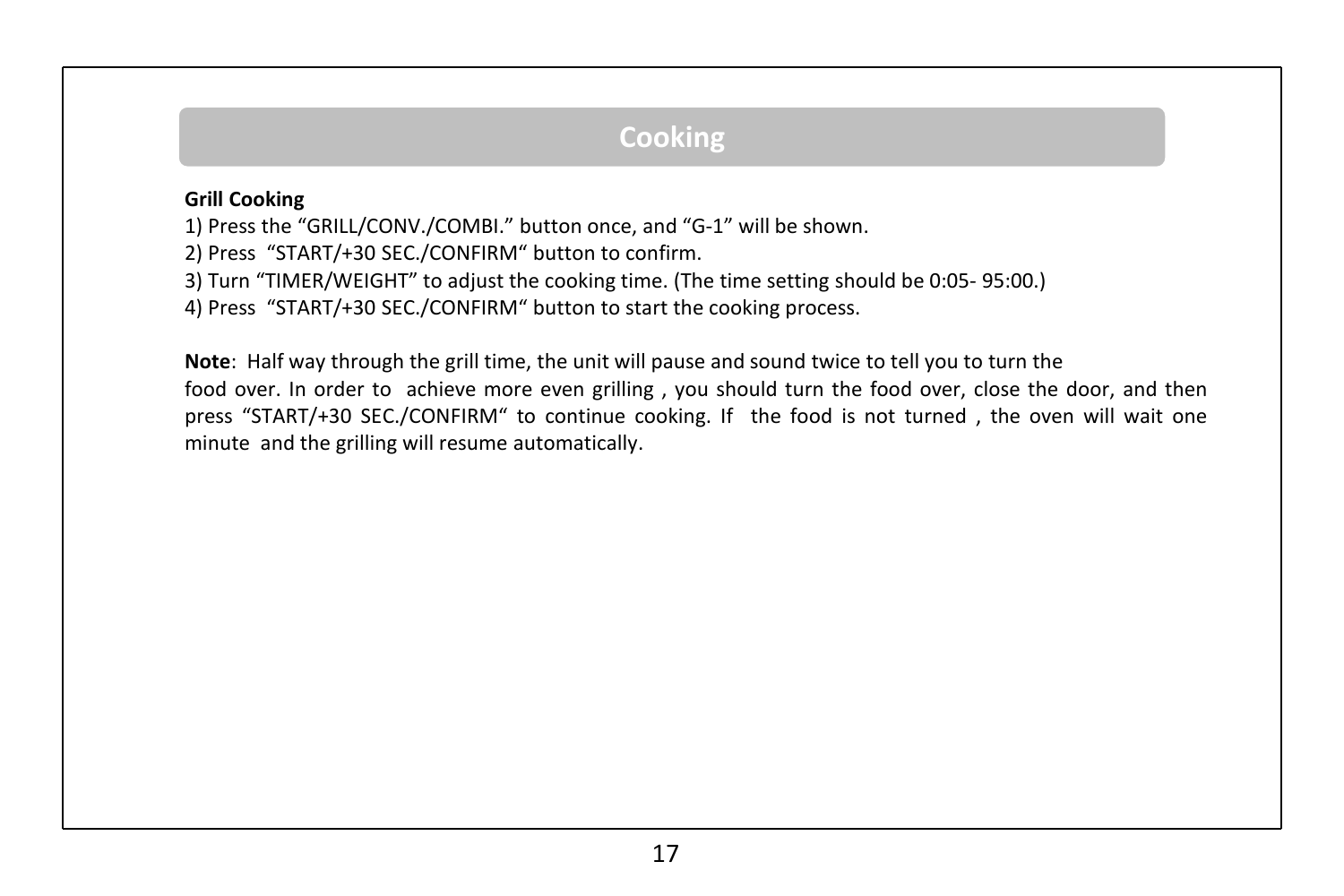#### **Combination Cooking (Microwave + Convection)**

1) Press the "GRILL/COMBI." button once, and "G-1" will display.

2) Turn the "TIMER/WEIGHT" dial to select the combination preferred cooking method. Stop turning when "C-1","C-2","C-3" and "C-4" are on the display. The table below indicates what functions will be activated in the cooking process.

3) Press the "START/+30 SEC./CONFIRM" button to confirm.

4)Turn "TIMER/WEIGHT" dial to adjust the cooking time. (The time setting should be 0:05- 95:00).

5) Press "START/+30 SEC./CONFIRM" to start the cooking process.

| Display | Microwave cooking | Grill cooking | Convection |
|---------|-------------------|---------------|------------|
|         |                   |               |            |
|         |                   |               |            |
|         |                   |               |            |
|         |                   |               |            |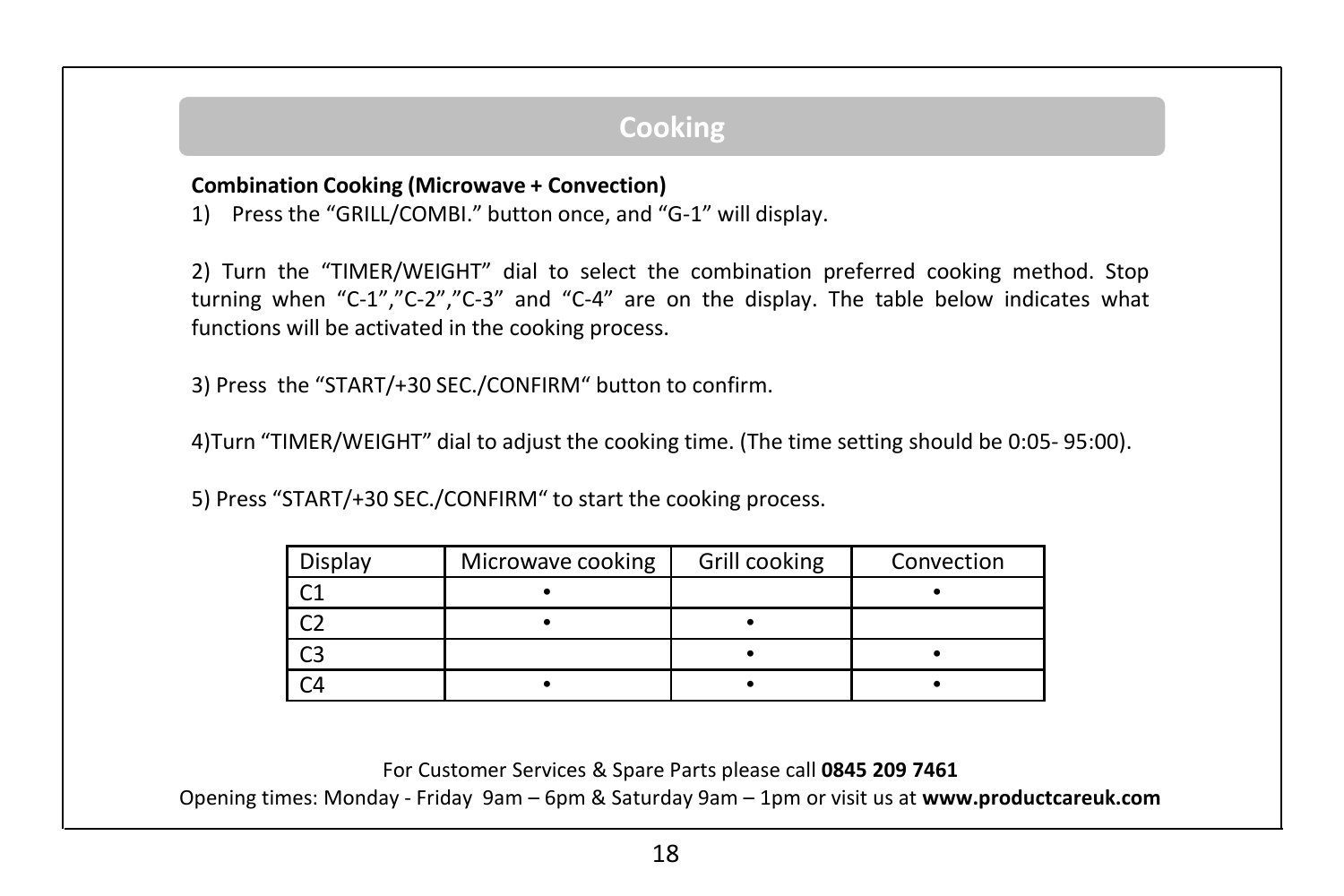#### **Convection Cooking (with preheating function)**

The convection cooking allows you to cook food using the unit as a traditional oven, the microwave function is not used. It is recommended that you preheat the oven to the appropriate temperature before placing the food in the oven.

1) Press the "CONVECTION" button once, and "140", the cooking temperature will flash.

2) Turn the "TIMER/WEIGHT" dial to select the desired convection function temperature. Note: the temperature can be chosen from 140 degrees to 230 degrees, in 10 degree intervals.

3) Press the "START/+30 SEC./CONFIRM" button to confirm the chosen temperature.

4) Press the "START/+30 SEC./CONFIRM" button to start the preheating. When the preheating temperature is reached, the buzzer will sound twice to remind you to place the food in the oven. The preheated temperature will display and flash. Open the door and place the food in the microwave oven.

5) Put the food into the oven and close the door.

Turn "TIMER/WEIGHT" dial to adjust the cooking time. (The maximum time available is 95 minutes.)

6) Press the "START/+30 SEC./CONFIRM" button to start cooking.

#### **Note:**

**a.** The cooking time cannot be put in until the preheating temperature is achieved, Once the temperature is achieved the door must be opened to input the cooking time.

**b.** If the time is not put in during 5 minutes of reaching the temperature, the oven will stop preheating. The buzzer sound five times and turn back to waiting states.

For Customer Services & Spare Parts please call **0845 209 7461** 

Opening times: Monday - Friday 9am – 6pm & Saturday 9am – 1pm or visit us at **www.productcareuk.com**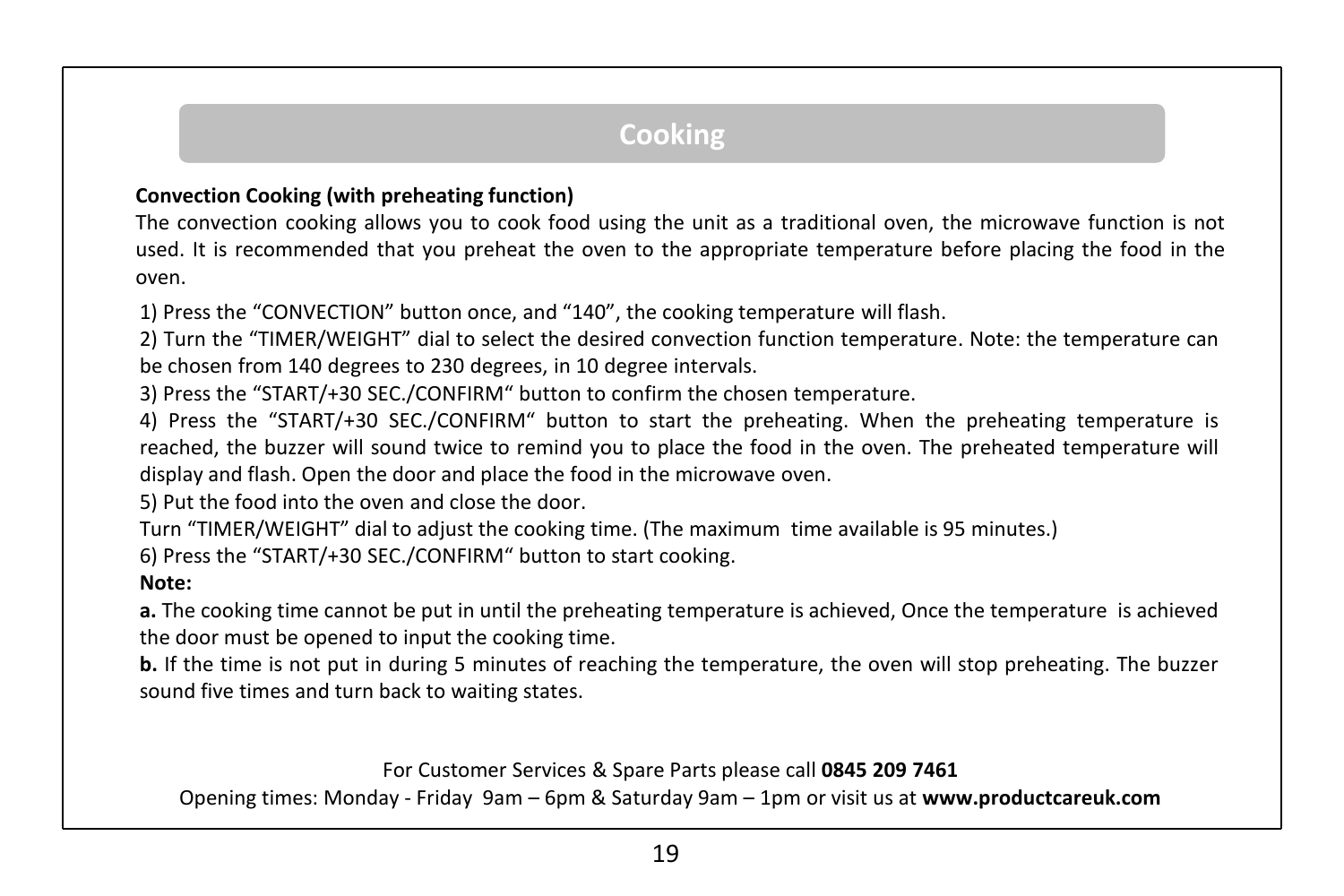### **Convection Cooking( Without pre-heating function)**

1) Press the "CONVECTION" button once, and "140", the cooking temperature will flash.

2) Turn the "TIMER/WEIGHT" dial to select the desired convection function temperature. Note: the

temperature can be chosen from 140 degrees to 230 degrees, in 10 degree intervals.

3) Press the "START/+30 SEC./CONFIRM" button to confirm the chosen temperature.

4) Turn the "TIMER/WEIGHT" dial to adjust the cooking time. (The maximum setting time is 95 minutes.)

5) Press the " START/+30SEC./CONFIRM" key to start cooking.

#### **Multi-Stage Cooking**

Two stages can be set. If one of the stages is for defrosting this should be programmed to come on first . The buzzer will ring once after each stage and then the next stage will start.

Note: The Auto menu or the pre heating functions cannot be set as one of the multi-stage cooking. Example: if you want to defrost the food for 5 minutes, then to cook with 80% microwave power for 7 minutes. The steps are as following:

1) Press "W.T./TIME DEFROST " twice, the screen will display "d-2";

2) Turn the "TIMER/WEIGHT" dial to adjust the defrost time to 5 minutes;

3) Press the "MICROWAVE" button once;

4) Turn the "TIMER/WEIGHT" dial to choose 80% microwave power till "P80" display (see earlier instructions for power levels)

5) Press "START/+30SEC./CONFIRM" to confirm;

6) Turn the "TIMER/WEIGHT" dial to adjust the cooking time of 7 minutes;

7) Press "START/+30SEC./CONFIRM" to start cooking.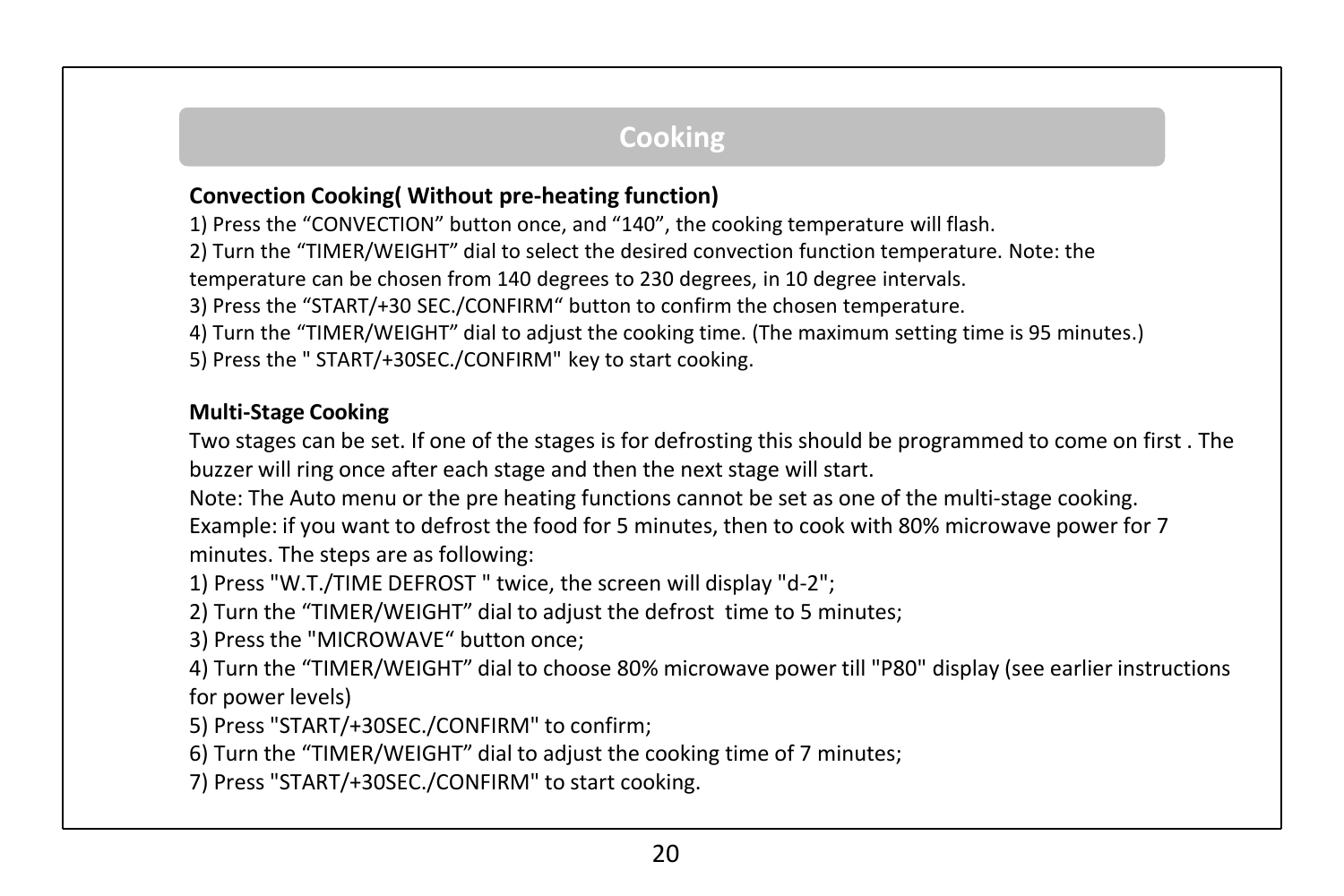#### **Quick Start cooking**

- 1) Press the "START/+30SEC./CONFIRM" key to cook with 100% power level for 30 seconds. Each press on the same key can increases the cooking time by 30 seconds. The maximum cooking time is 95 minutes.
- 2) During the microwave,grill,convection and combination cooking process, press the "START/+30SEC./CONFIRM" key to cook with 100% power level for 30 seconds. Each press on the same key can increase the microwave cooking by 30 seconds.

Note: this function cannot work under defrost and auto menu cooking.

#### **Timed Quick Start cooking**

- 1) Turn the "TIMER/WEIGHT" dial to anti clockwise to adjust the cooking time. (The maximum setting time is 95 minutes.). Reduce the cooking time by rotating further anti clockwise.
- 2) Press the "START/+30SEC./CONFIRM" key to start the cooking process on 100% power level.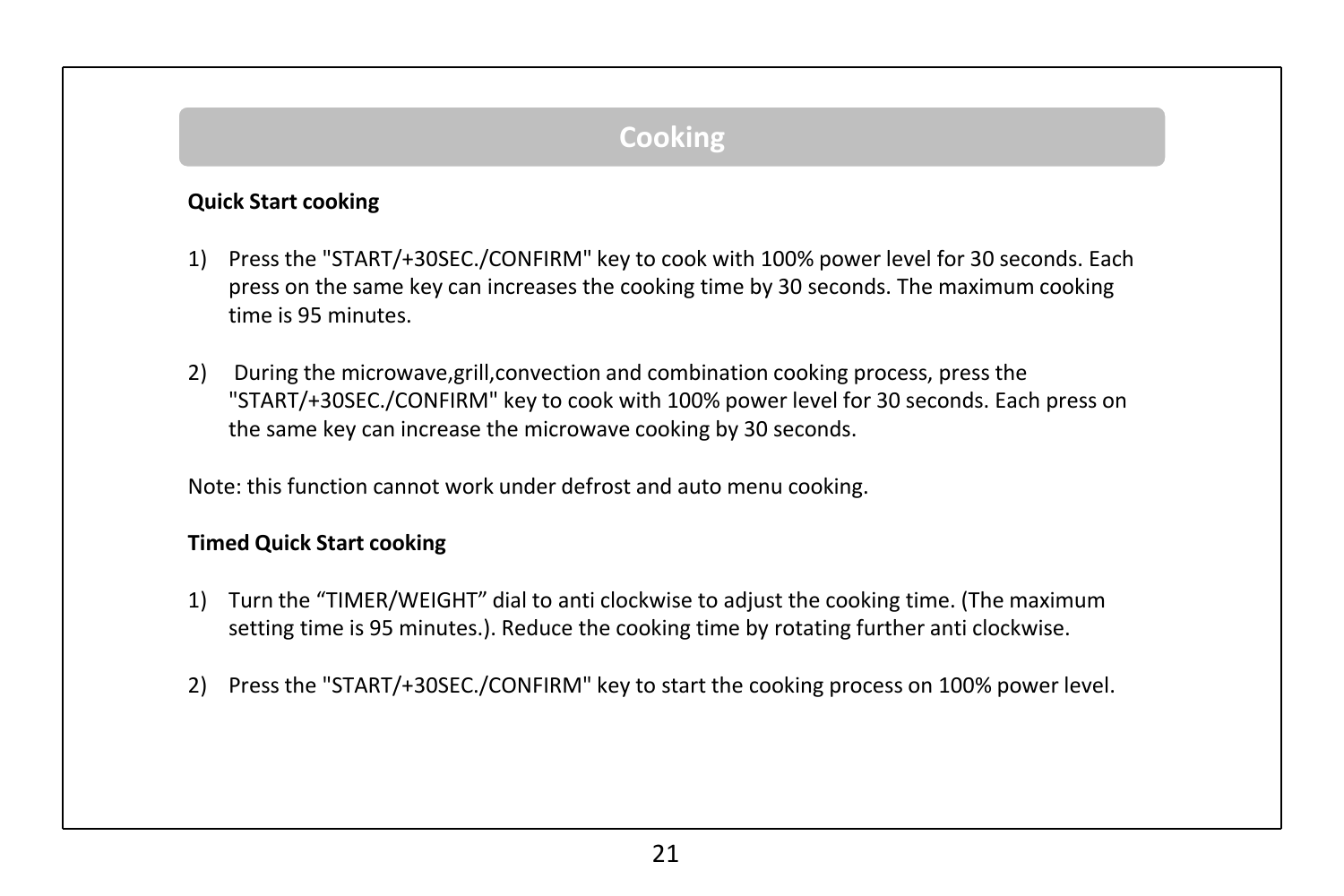### **Defrosting by Weight**

1) Press " W.T./Time DEFROST" button once, the oven will display "d 1".

2) Turn the "TIMER/WEIGHT" dial to select the weight of the food. At the same time, "g" will illuminate in red.

The weight should be set between 100-2000g.

3) Press the "START/+30SEC./CONFIRM" key to start defrosting.

### **Defrosting by Time**

1) Press " W.T./TIME DEFROST " key twice and the oven will display "d 2"

2) Turn the "TIMER/WEIGHT" dial to select the cooking time. The maximum setting time is 95 minutes.

3) Press " START/+30SEC./CONFIRM" key to start the defrosting process.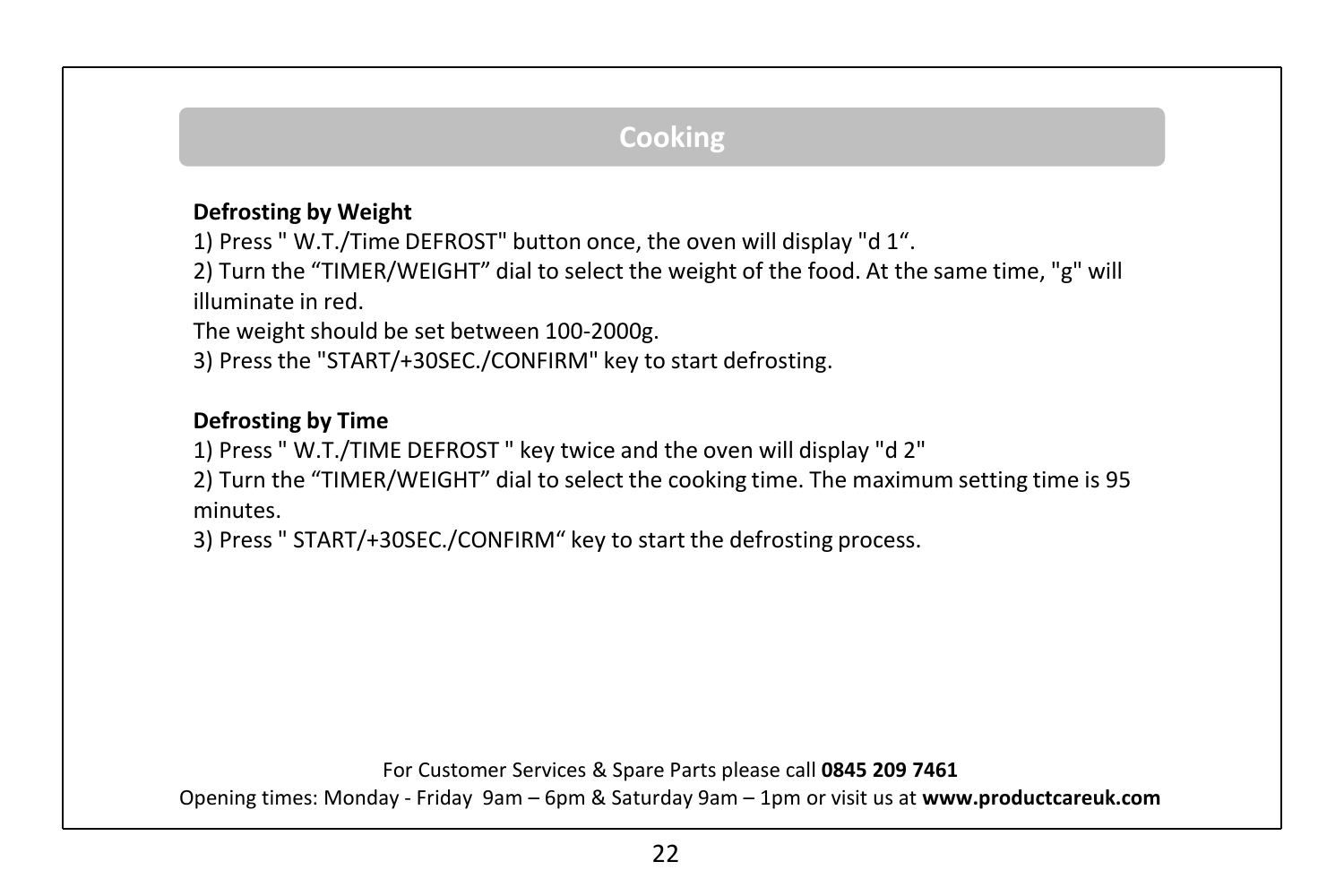#### **Auto Menu**

1) Turn the "TIMER/WEIGHT" dial clockwise to choose the required function, and "A1","A2","A3"...."A10" will be displayed.

2) Press the "START/ +30 SEC./CONFIRM" button to confirm the menu you need. 3) Turn the "TIMER/WEIGHT" dial to choose the weight of menu, and "g" indicator will light. 4) Press "START/ +30 SEC./CONFIRM" to start the cooking process.

Note: When you choose A9 cake, please do not put the cake mix in to the oven immediately. The oven needs to be preheated to 180 degree first. After several minutes, the buzzer sounds twice to remind you to put the cake into the oven. After putting the cake in the oven, please press start again.

The timer will count down, and the cake will be cooked perfectly.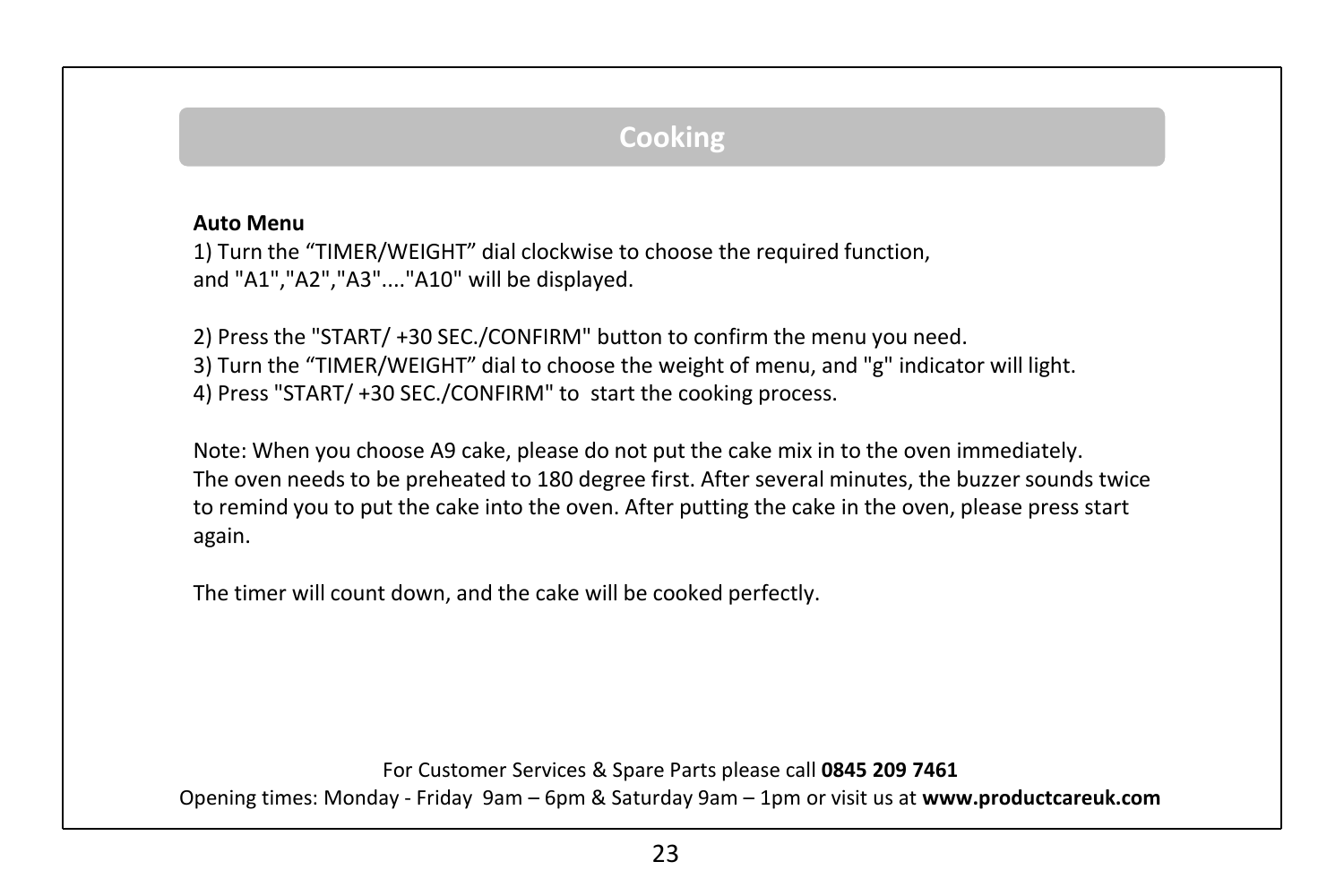|                     | <b>Display</b> | Weight                     | Power      |
|---------------------|----------------|----------------------------|------------|
| A1 Pizza            | 200            | 200                        | $C-4$      |
|                     | 300            | 300                        |            |
|                     | 400            | 400                        |            |
| <b>A2 Potatoe</b>   | $\mathbf{1}$   | 1 (230g)                   | 100%       |
|                     | $\overline{2}$ | 2 (460g)                   |            |
|                     | 3              | 3 (690g)                   |            |
| A3 Meat             | 150            | 150                        | 100%       |
|                     | 300            | 300                        |            |
|                     | 450            | 450                        |            |
|                     | 600            | 600                        |            |
| A4 Fish             | 150            | 150                        | 80%        |
|                     | 250            | 250                        |            |
|                     | 350            | 350                        |            |
|                     | 450            | 450                        |            |
|                     | 650            | 650                        |            |
| <b>A5 Vegetable</b> | 150            | 150                        | 100%       |
|                     | 350            | 350                        |            |
|                     | 500            | 500                        |            |
| A6 Beverage         | $\mathbf{1}$   | 1 (240ml)                  | 80%        |
|                     | $\overline{2}$ | 2 (480ml)                  |            |
|                     | 3              | 3 (720ml)                  |            |
| A7 Pasta            | 50             | (add 450ml of water)<br>50 |            |
|                     | 100            | 100 (add 800ml of water)   |            |
|                     | 150            | 150 (add 1200ml of water)  |            |
| A8 Popcorn          | 50             | 50                         | 100%       |
|                     | 100            | 100                        |            |
| A9 Cake             | 475            | 475                        | Preheat to |
| A10 Chicken         | 500            | 500                        | $C-4$      |
|                     | 750            | 750                        |            |
|                     | 1000           | 1000                       |            |
|                     | 1200           | 1200                       |            |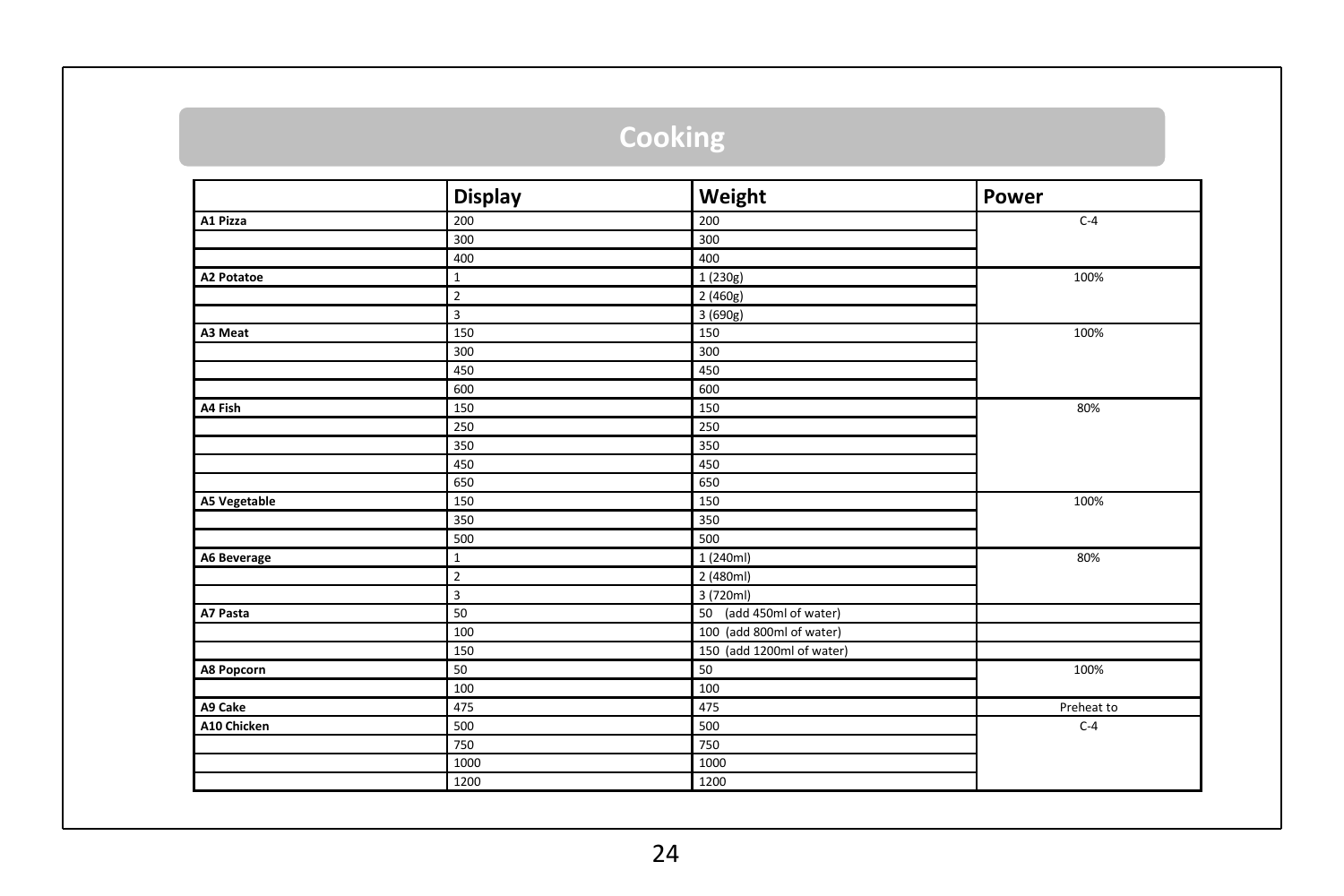### **Inquiring Function**

- 1) During cooking state, press "CLOCK/KITCHEN TIMER" to check the current time. It will be displayed for 2-3 seconds.
- 2) In cooking state, press "MICROWAVE", the "GRILL/ COMBI." or the " CONVECTION", the current power level will be displayed for 2-3 seconds.

#### **Child lock**

Lock on: In waiting state, press "STOP/CLEAR" for 3 seconds, there will be a long "beep" as the lock activates a red key will illuminate in the display. LED will display current time or 0:00.

Lock off: In locked state, press "STOP/CLEAR" for 3 seconds, there will be a long "beep" denoting that the lock is released, the lock symbol will disappear.

### **Specification**

(1) The buzzer will sound once when turning the knob at the beginning;

(2) The "START/ +30 SEC./CONFIRM" button must be pressed again to continue cooking if the door is opened during a cooking cycle.

(3) Once the cooking programme has been set ,if the "START/ +30 SEC./CONFIRM" button is not pressed

in 5 minutes. The current time will be displayed and the setting will be cancelled.

(4) The buttons will beep if they are pressed correctly, they will not beep if not.

(5) The buzzer will sound five times to remind you when cooking is finished.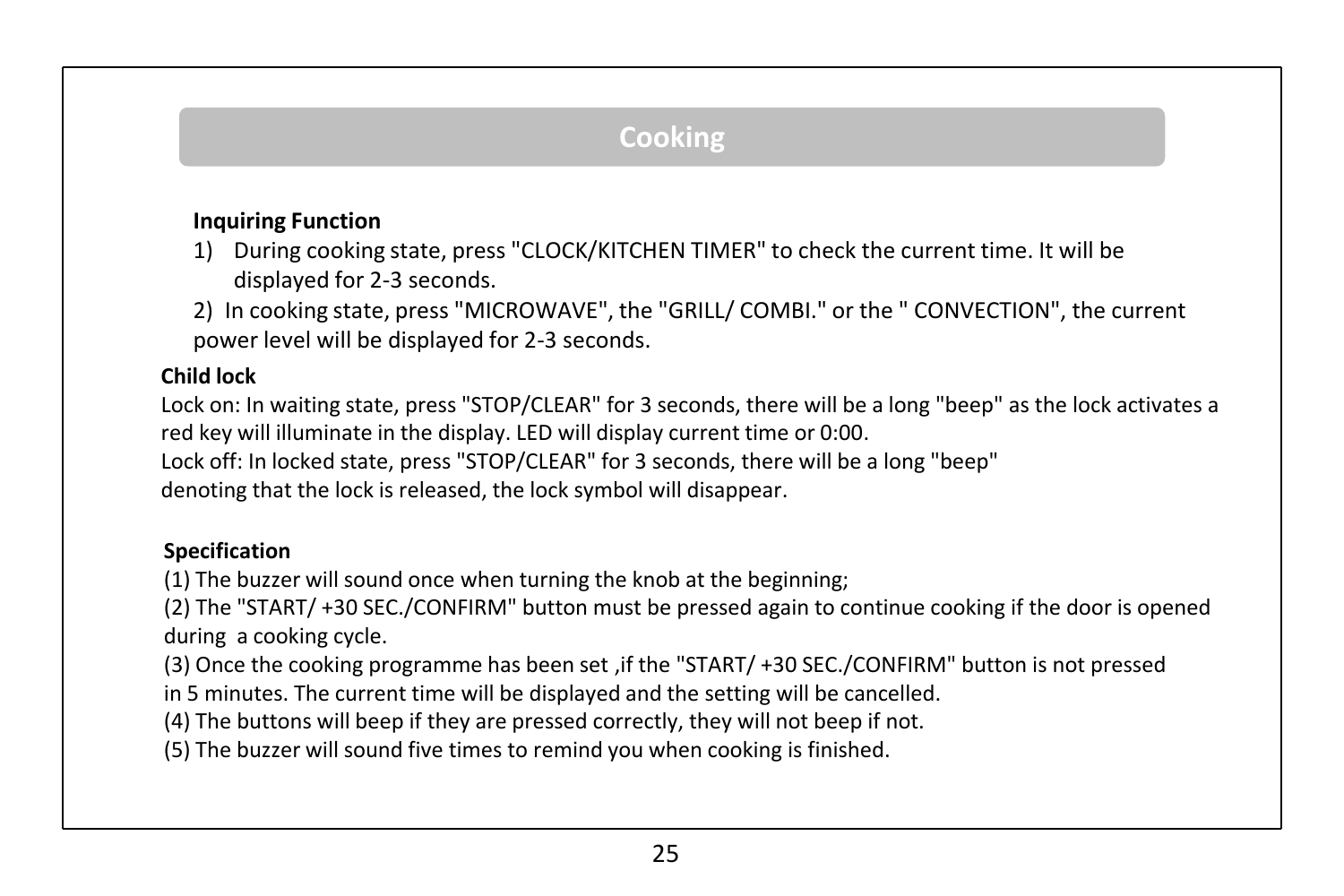## **Cleaning and care**

 $\triangleright$  Before you clean the oven, turn it off and unplug it.

 $\triangleright$  Keep the inside of the oven clean. When food or liquids stick to the oven walls, wipe with a damp cloth. We recommend that you do not use harsh detergent or abrasives.

 $\geq$  On the right hand side wall of the cavity is the wave guide cover, microwaves are passed through this to enable your food to cook. It is important that this wave guide cover is kept clean at all times. To do this wipe with mild detergent and water, then dry.

 $\triangleright$  You should clean the outside of the oven with a damp cloth. Don't allow water to seep into the ventilation openings.

 $\geq$  Do not allow the control panel to become wet. Clean with a soft, damp cloth. Do not use detergents, abrasives or spray-on cleaners on the control panel.

 $\triangleright$  If steam builds up inside or around the outside of the oven door, wipe with a soft cloth. This may happen when the microwave oven is used in humid conditions.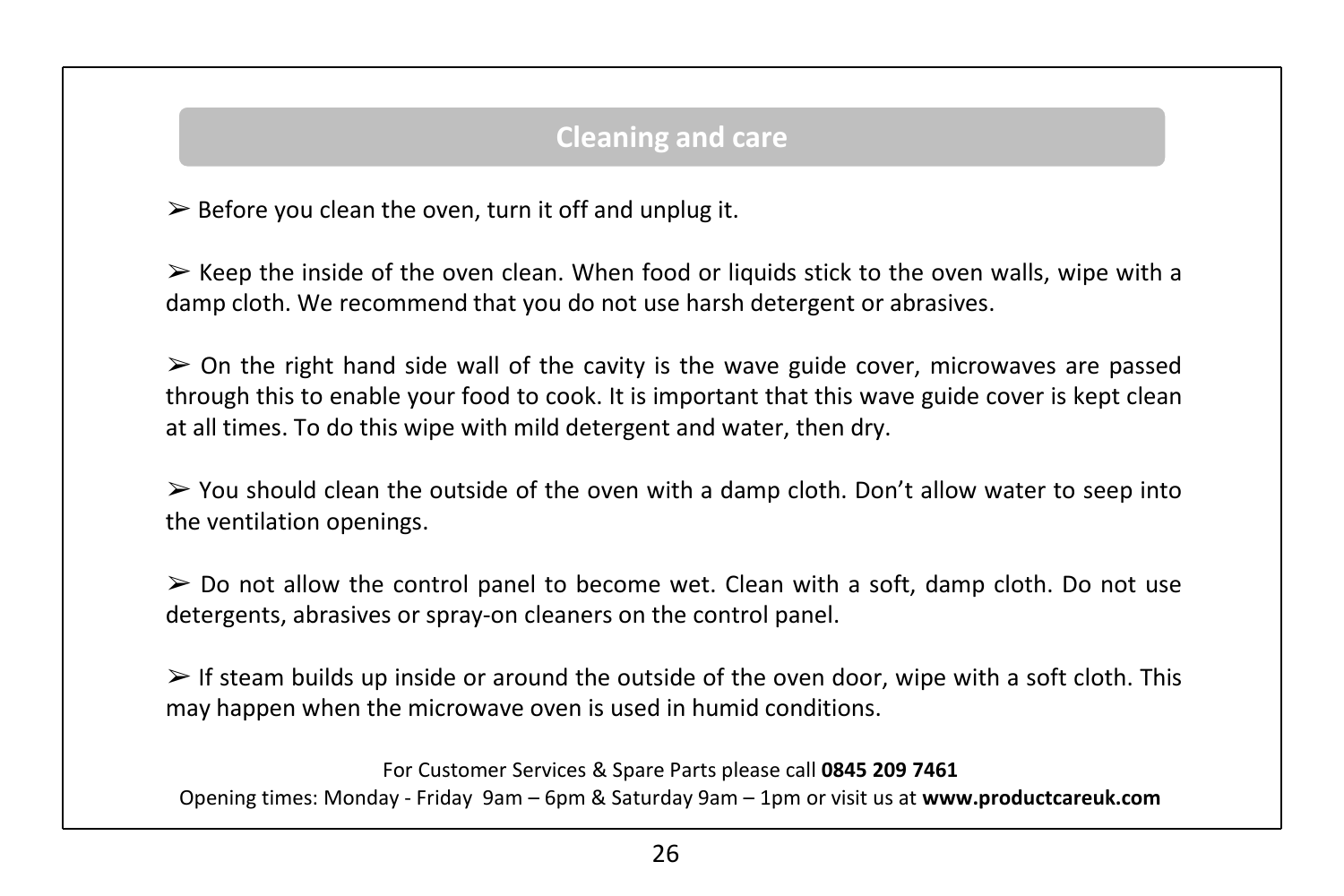# **Cleaning and care**

 $\triangleright$  Regularly remove the glass turntable to clean it, and wash it in warm soapy water.

 $\triangleright$  Ensure that the turntable support and oven floor are cleaned regularly. Simply wipe the bottom surface of the oven with mild detergent and water, then dry. You can wash the turntable support in mild soapy water.

 $\triangleright$  When removing the turntable support of the oven, make sure you put it back properly.

 $\triangleright$  If the inside of the oven smells, put a cup of water with the juice and skin of one lemon in a deep microwave bowl. Microwave it for three minutes, wipe thoroughly and then dry with a soft cloth.

 $\triangleright$  Failure to maintain the oven in a clean condition, especially if liquid is left under the turntable, could lead to deterioration of the surface that could adversely affect the life of the appliance and possibly result in a hazardous condition.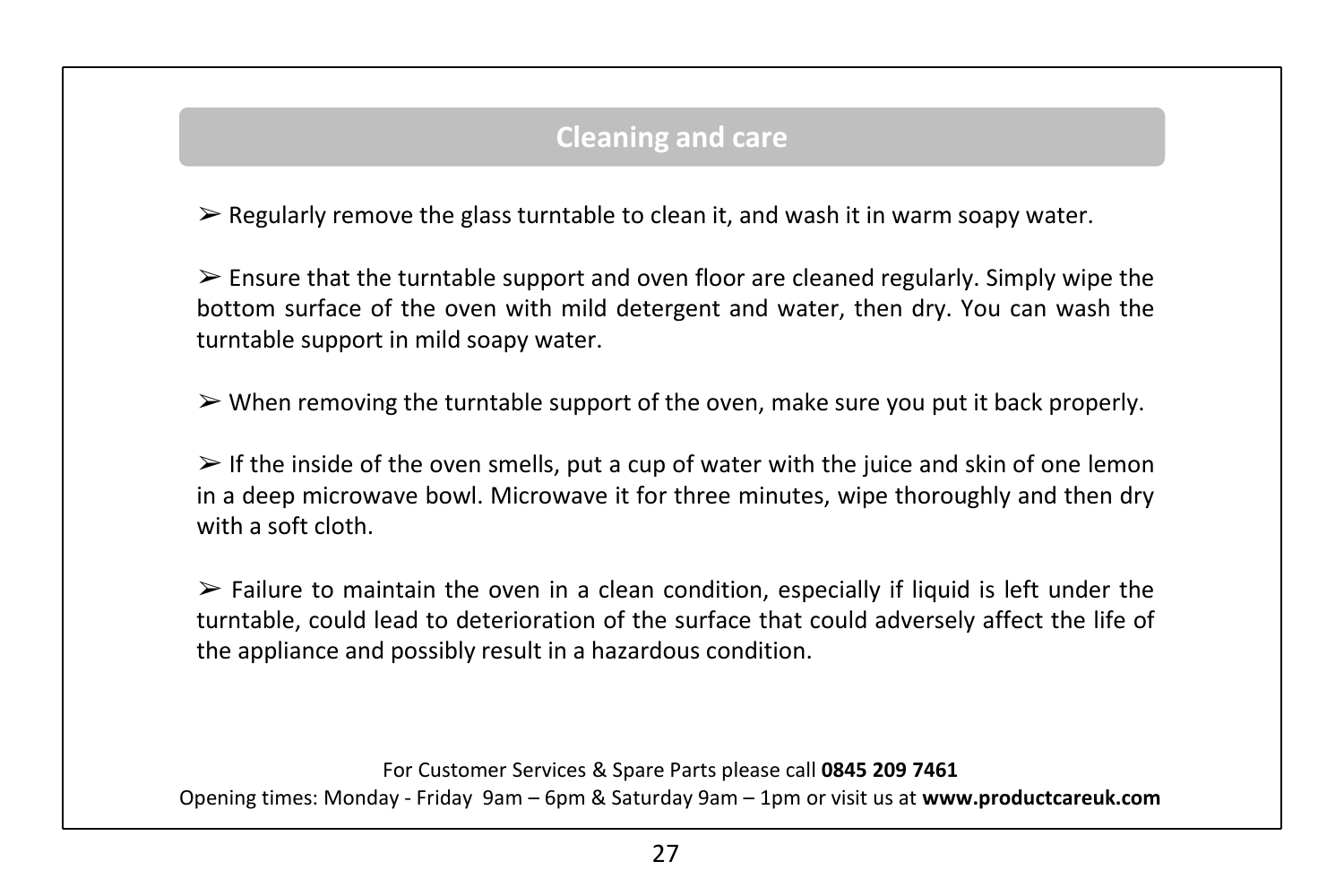## **Important utensil information**

 $\geq 0$  not use metal pans or dishes with metal handles without food in the microwave/oven

 $\geq 0$  not use anything with a metal trim, without food in the microwave/oven.

 $\geq 0$  not use paper covered wire twist-ties on plastic bags.

 $\geq 0$  not use melamine dishes as they contain a material which will absorb microwave energy. This may cause the dishes to crack or burn, and will slow down the cooking speed.

 $\triangleright$  Use only cookware that is approved to be used in a microwave oven.

 $\geq 0$  not cook using a container with a restricted opening, such as bottles, as they may explode.

 $\geq$  Do not heat baby bottles with the teat left on and remove if replacing the bottle back into the oven.

 $\geq 0$  not use the microwave oven for heating utensils.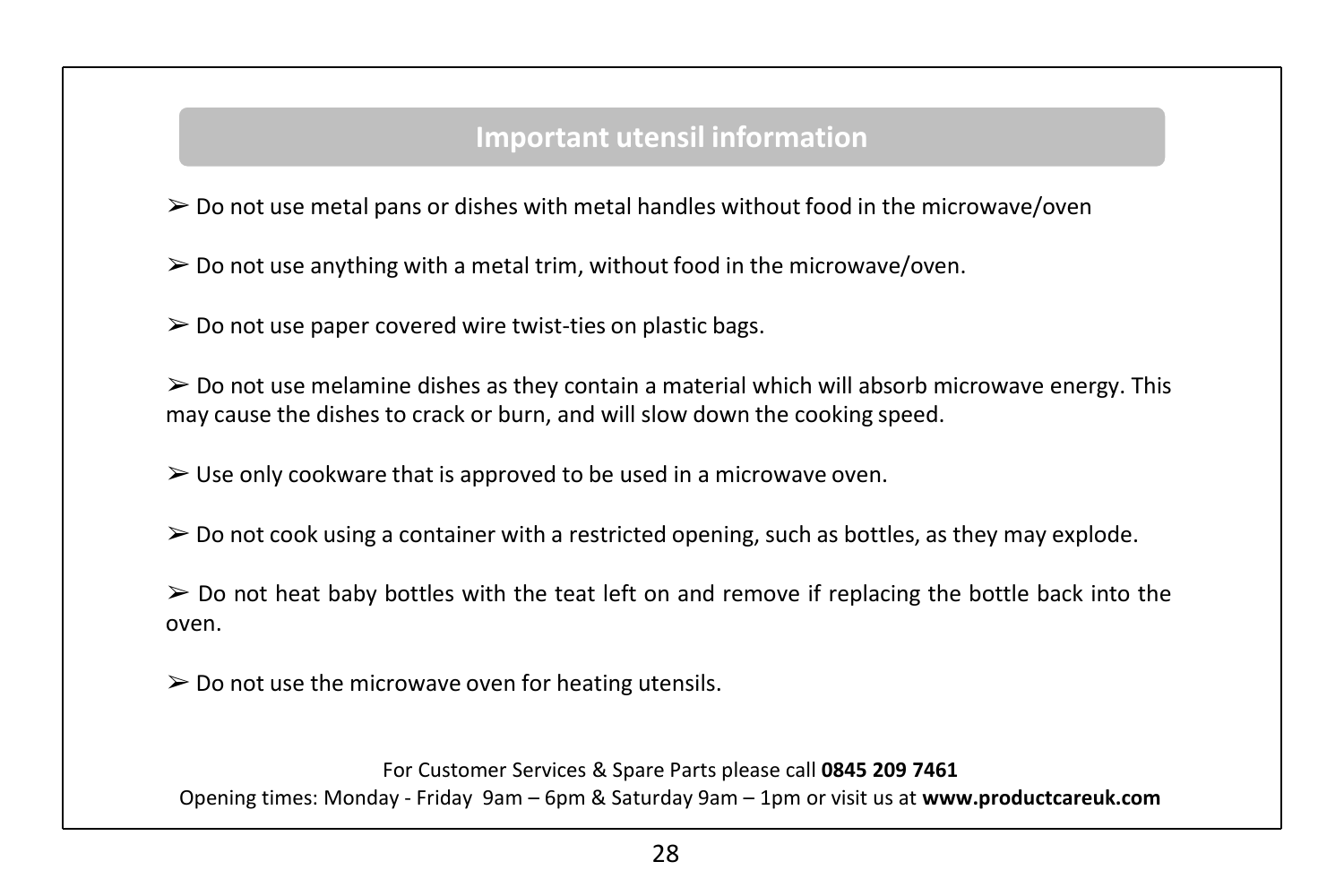## **Connection to the mains supply**

### **WARNING-** THIS APPLIANCE MUST BE EARTHED

This appliance is designed to operate from a mains supply of  $230V - 240V \approx 50HZ$ . Check that the voltage marked on the product corresponds with your supply voltage.

This product is fitted with a 13A plug complying with BS1363.

If this plug is unsuitable or needs to be replaced, please note the following:

Important: The wires in the mains lead are Coloured in accordance with the following code: GREEN/YELLOW-EARTH BLUE-NEUTRAL BROWN-LIVE



**DANGER Electric Shock Risk**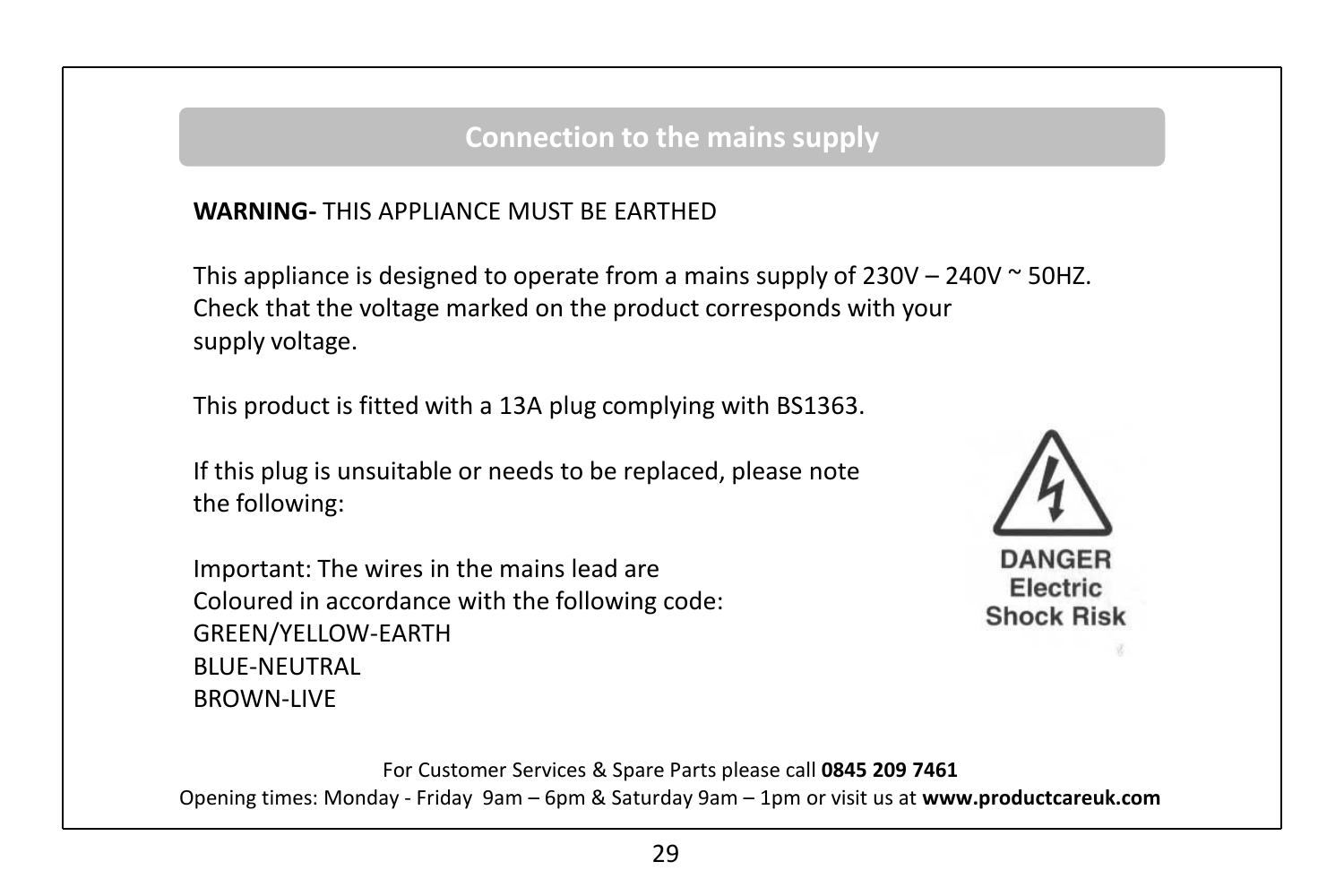## **Connection to the mains supply**

For UK use only – Plug fitting details (where applicable):

As the colours of the wires in the mains lead of this appliance may not correspond with the coloured markings identifying the terminals in your plug, proceed as follows:

The GREEN/YELLOW wire is the EARTH and must be connected to the terminal which is marked with the letter E or by the earth symbol or coloured GREEN or GREEN/YELLOW.

The BLUE wire is the NEUTRAL and must be connected to the terminal marked with the letter N or coloured BLACK.

The BROWN wire is the LIVE wire and must be connected to the terminal marked with the letter L or coloured RED.

Always ensure that the plug cord grip is fastened correctly.

If a 13A (BS1363) fused plug is used it must be fitted with a 13amp fuse conforming to BS1362 and be BSI or ASTA approved.

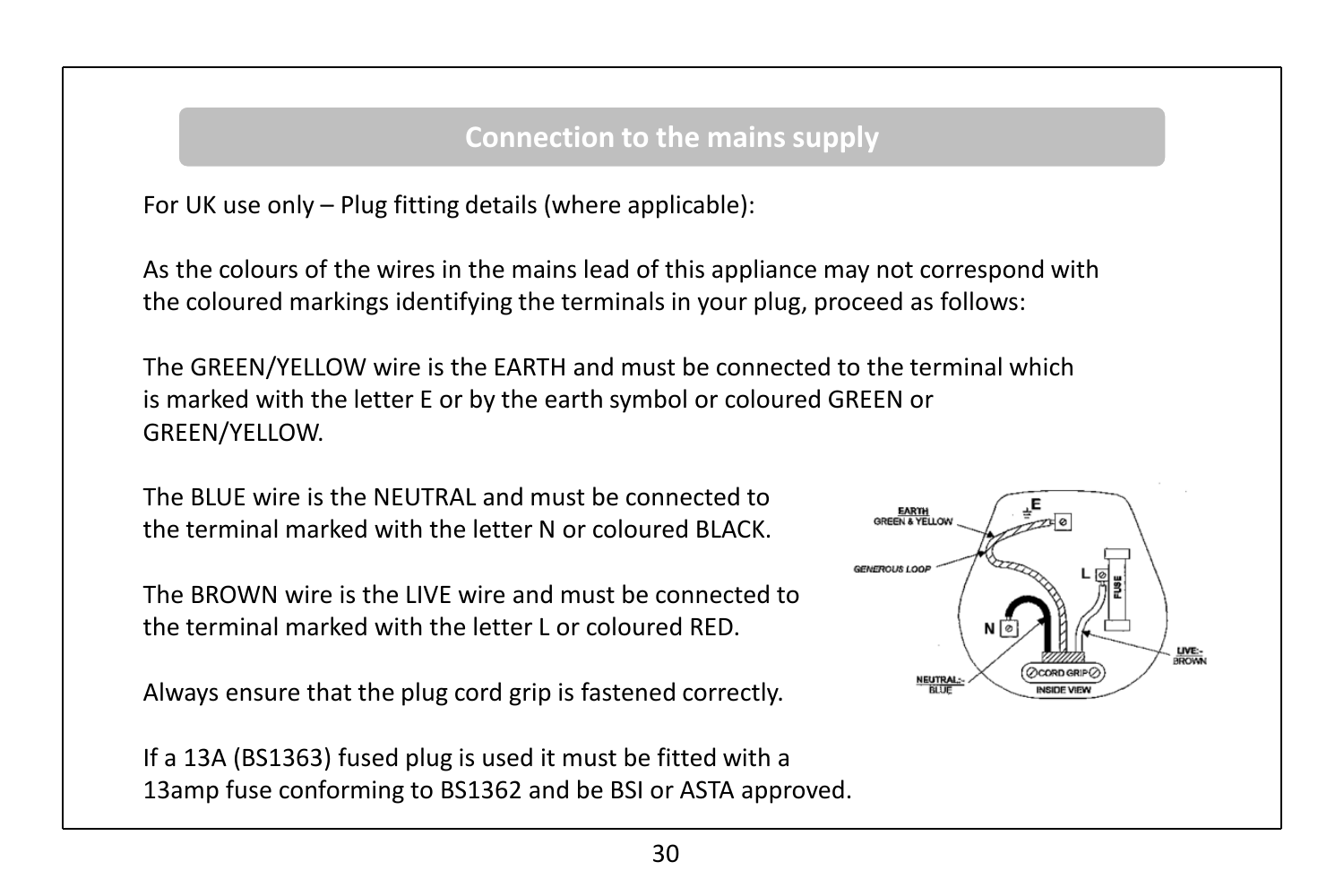## **Non-rewireable mains plug**

If your appliance is supplied with a non-rewireable plug fitted to the mains lead you will find that it incorporates a fuse, the value of which is indicated either on the base of the plug or on the fuse carrier. Should the fuse need replacing, you must use an ASTA approved fuse (conforming to BS1362) of the same rating.

If the fuse cover is lost the plug must not be used until a replacement is obtained from an electrical supplier.

If you need to remove the plug, cut it from the mains lead and dispose of it. Never attempt to re-use this plug or insert it into a socket outlet, as there is a very great risk of an electric shock.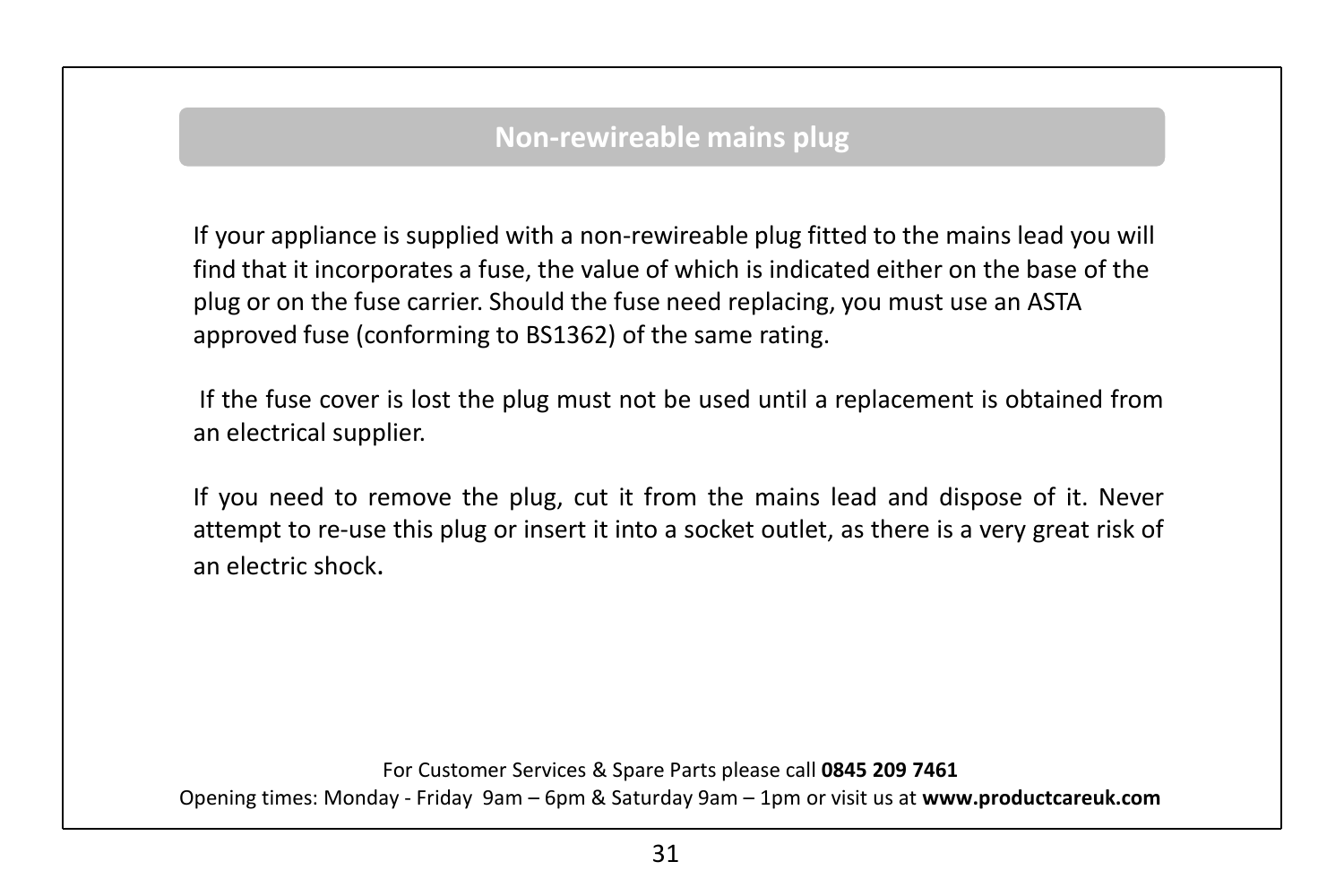# **Problem solving**

The microwave oven may cause interference to your radio, TV or similar equipment. If it does, you can get rid of the interference by moving the radio, TV or equipment as far away from your microwave oven as possible.

#### **If the oven doesn't work** -

 $\triangleright$  Make sure the mains plug is plugged in securely. If it is not, remove the plug from the socket, wait 10 seconds and plug it in again securely.

 $\triangleright$  Check the premises for a blown circuit fuse or a tripped main circuit breaker. If these seem to be working properly, test the socket with another appliance.

#### **If the microwave power will not work** –

 $\geq$  Check to see whether the timer is set.

 $\triangleright$  Make sure the door is securely closed. Otherwise, the microwave energy will not flow into the oven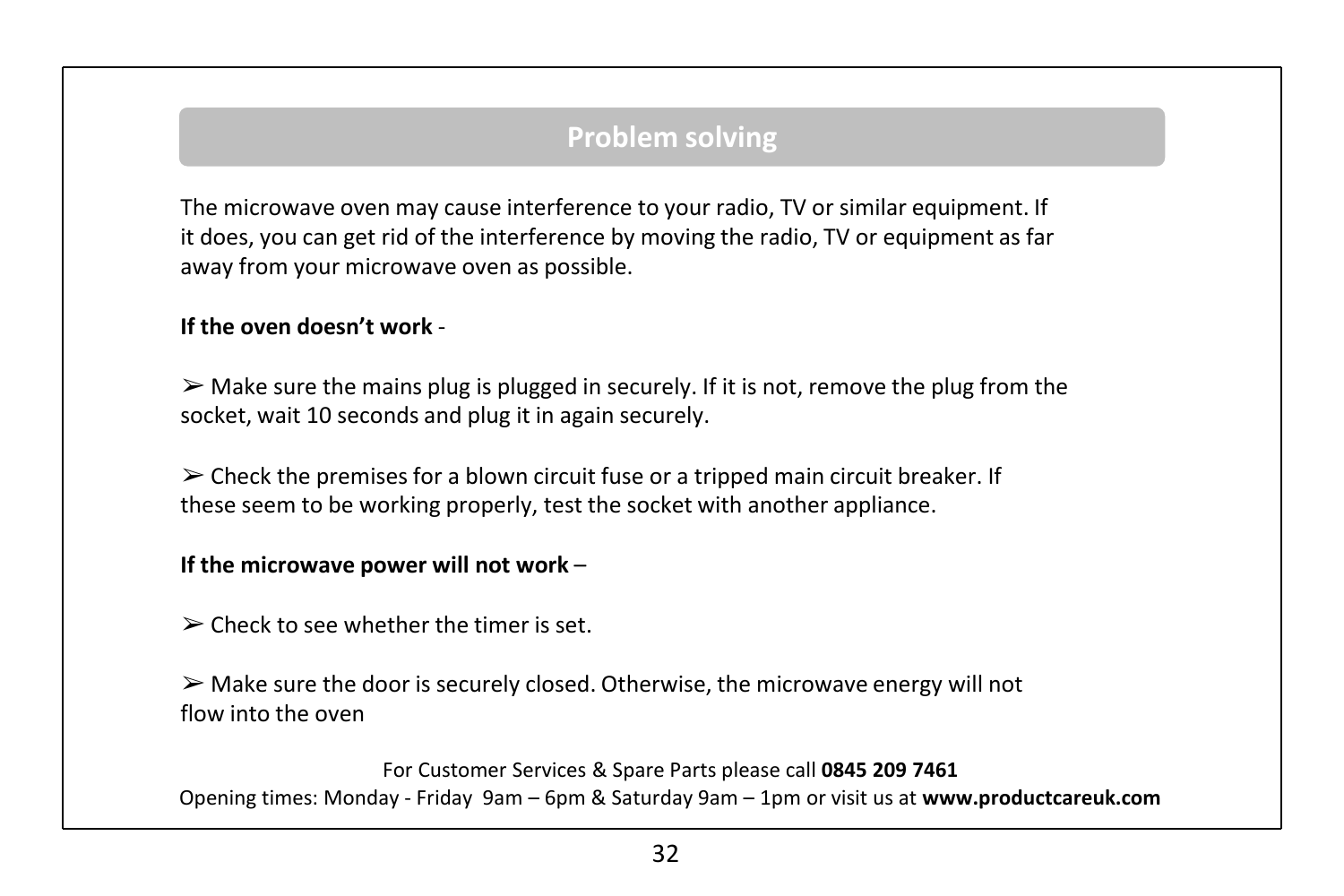### **Guarantee**

This product is guaranteed for 12 months from the date of the original purchase. If any defect arises due to faulty materials or workmanship, the faulty product must be returned to the place of purchase.

Refund or replacement is at the discretion of the store.

#### **The following conditions apply:**

- The product must be returned to the retailer with the original proof of purchase.
- The product must be installed and used in accordance with the instructions contained in this instruction guide and any other instructions for use which has been supplied.
- It must be used for domestic purposes only and for its intended use.
- This guarantee does not cover wear and tear, damage, misuse or consumable parts.

#### **This does not affect your statutory rights.**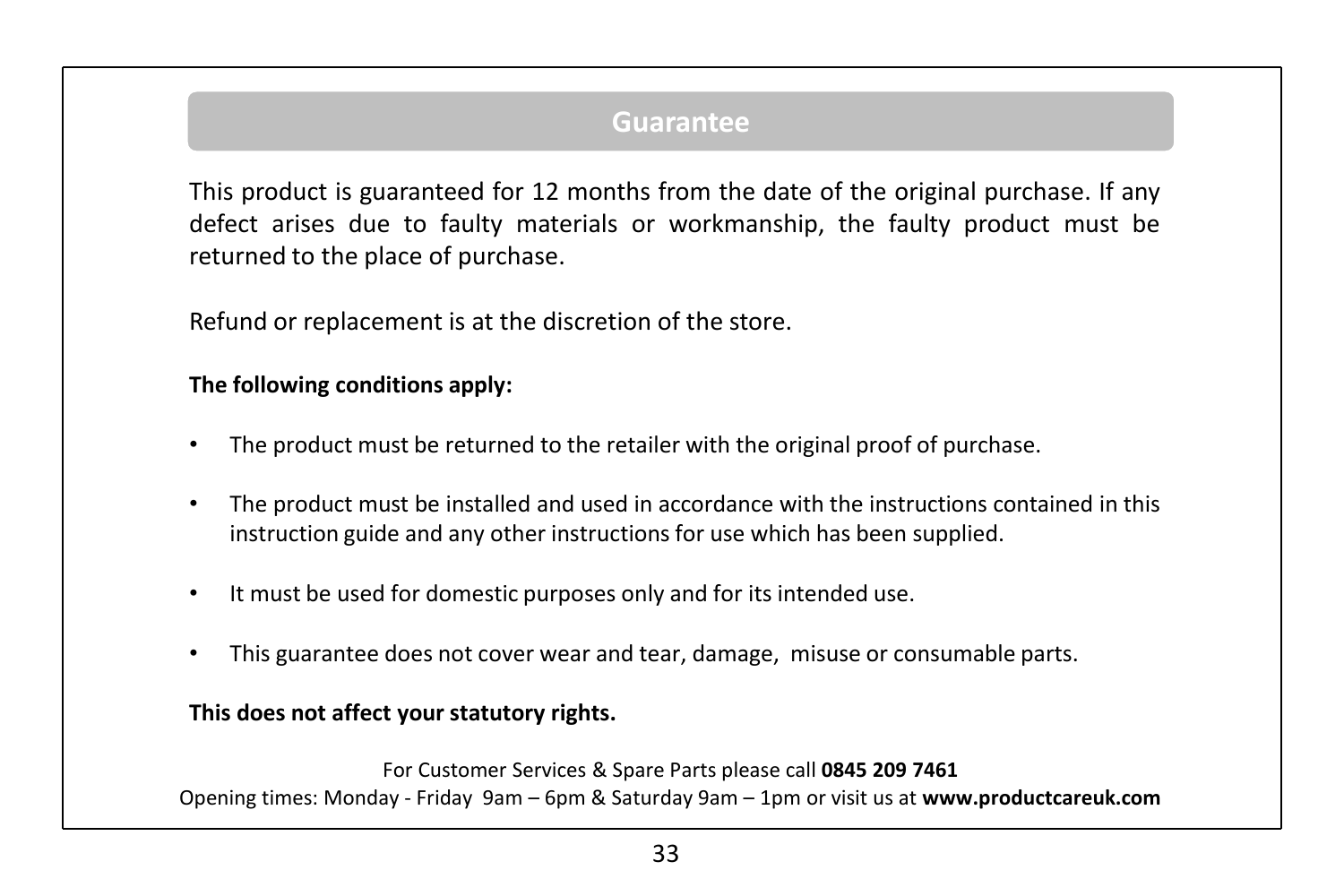# **Specifications**

Model Number: RHM3003B Rated Voltage: 230V – 240V ~ 50Hz Rated Input Power(Microwave): 1450W Rated Output Power(Microwave): 900W Rated Power(Grill): 1100W Rated Power(Convection): 2500W Oven Capacity: 30 L Turntable Diameter: 315 mm External Dimensions(LxWxH): 520mmX510mmX335mm Net Weight: Approx. 19.9 kg